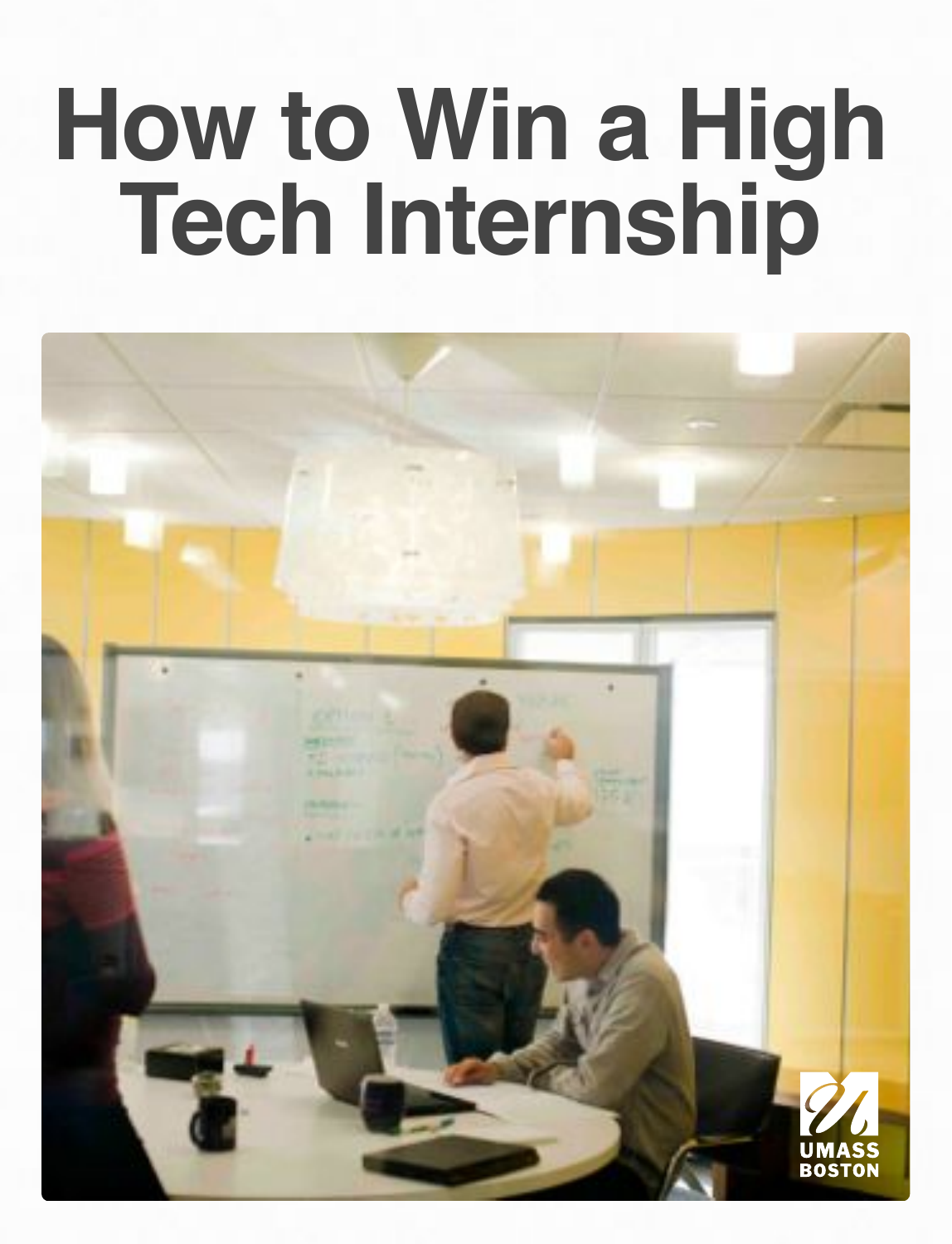### **Author**



This book is based on a workshop for students taught by Dan Phillips (pictured left), the Entrepreneur in Residence at the University of Massachusetts Boston [Venture](http://www.umb.edu/vdc)  [Development Center.](http://www.umb.edu/vdc) During the last three years, he created an internship program that has placed over 110 students into paid internships in an elite group of venture-backed startups in Massachusetts. 73% received full-time positions upon graduation.

Dan has spent 25 years as an executive with four venture capital backed software companies. Two achieved successful initial public offerings and Fortune 200 companies acquired two.

The team at the Venture Development Center that works with Dan Phillips to place students into internships, William Brah (pictured center) and Edel Freitas, compiled the material for this book.

Copyright © 2013 by University of Massachusetts Boston

All rights reserved. No part of this book may be reproduced or transmitted in any form or by any means without written permission from the author.

Book cover: Tsung-han Shen (seated), intern at Neurala, which builds brains for robots.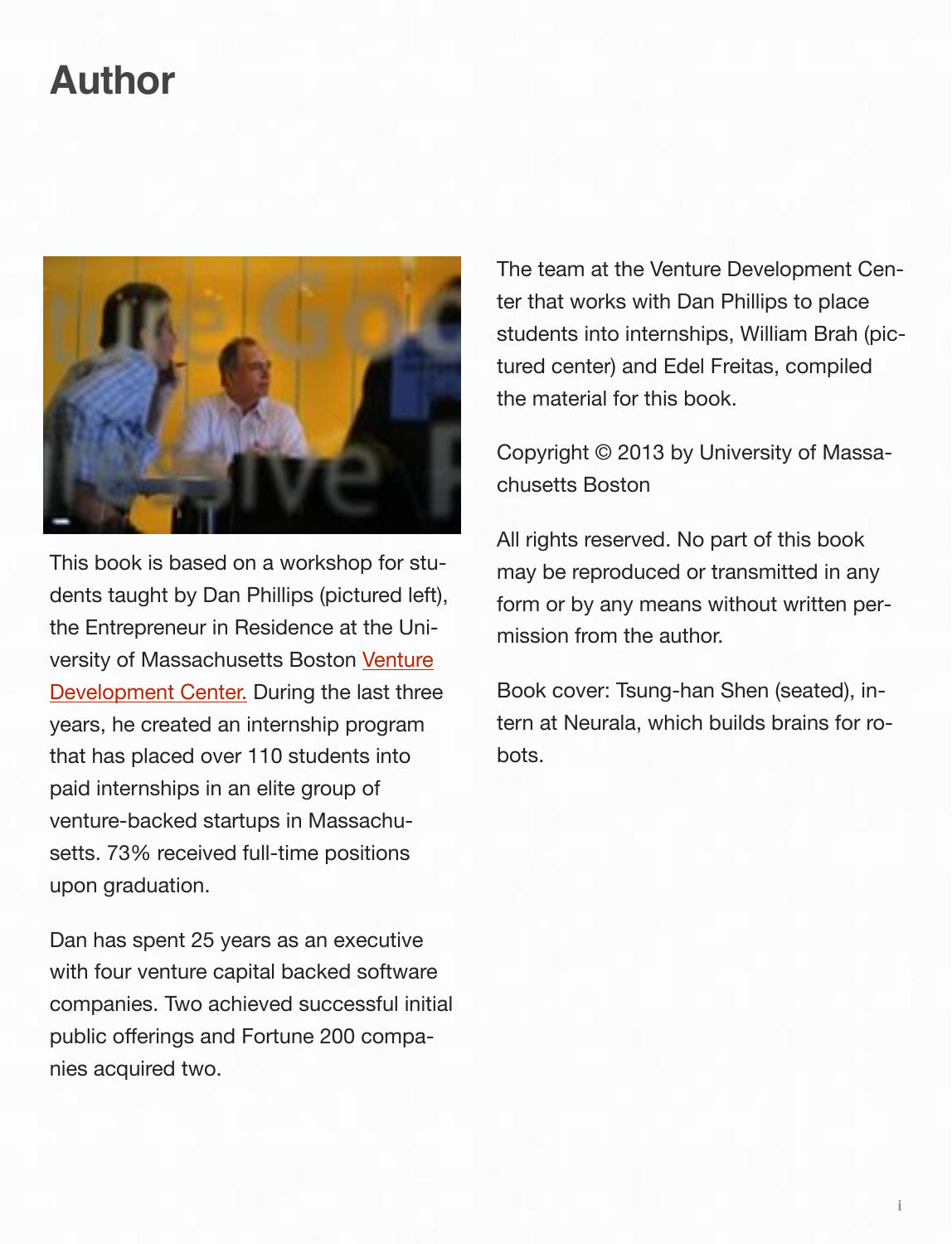## **Dedication**

*This book is dedicated to Adrienne, a first generation college graduate from the University of Massachusetts Boston. In 2009 she earned a bachelor's degree in management science for marketing.*

*During the last semester of her senior year, Adrienne interned at a venture-backed startup providing data center infrastructure management software. Upon graduation, she was hired full time as Marketing Coordinator.*

*After two and one-half years, the company was acquired, and she was promoted to Marketing and Sales Operations Coordinator.*

*Eight months later, a big data company recruited Adrienne where she became Marketing Communications Manager. She has remained there for one year and three months.*

*Adrienne aims to be a VP for Marketing some day. That day might come soon. Another high tech company is recruiting her. Her current company countered with a huge bonus if she stays put.*

*We hope that this book will help you be as successful as Adrienne.*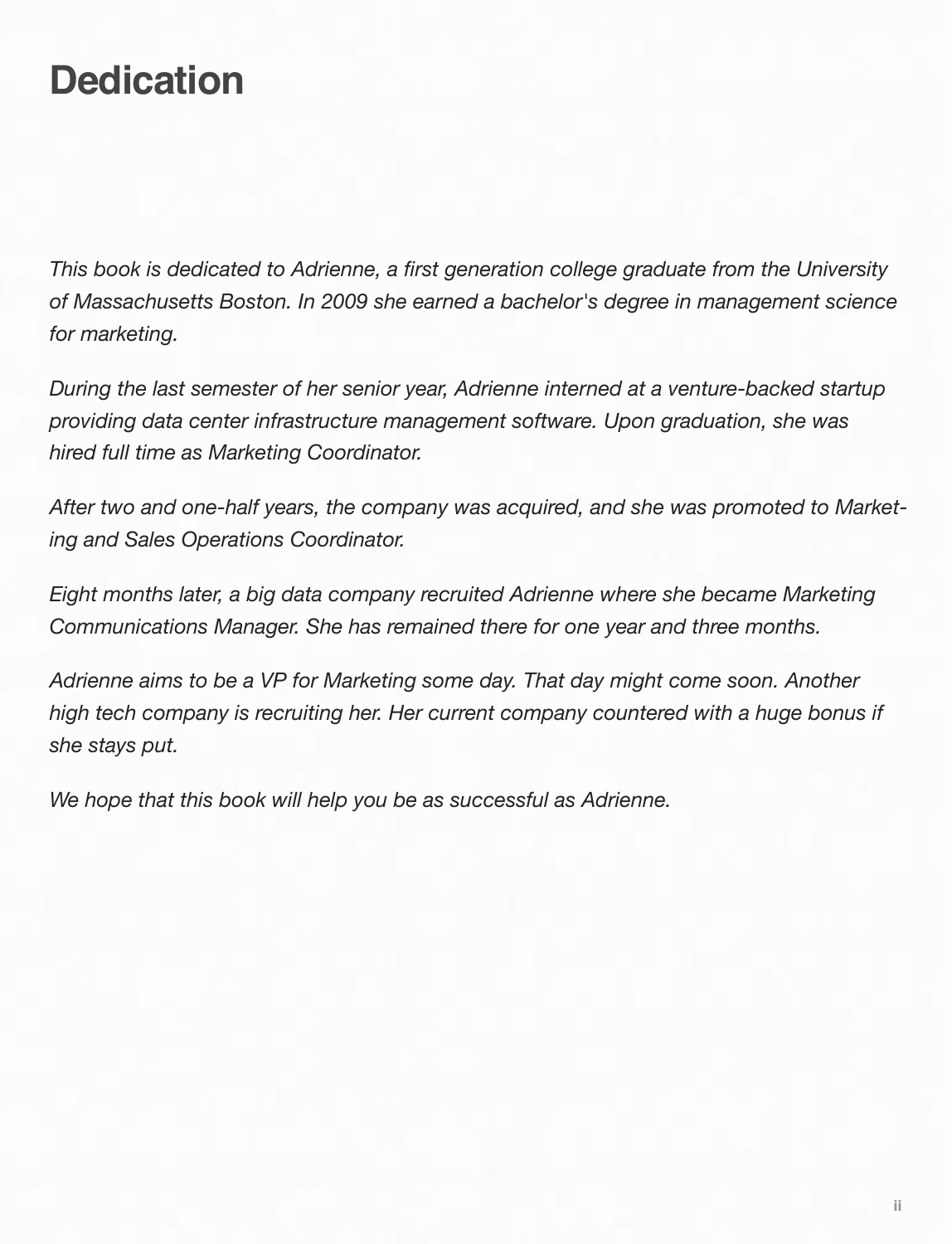## **Table of Contents**

#### **Chapter 1 - Why Intern at a High Tech Company, page 4**

Experience the excitement, hard work, big rewards

#### **Chapter 2 - Types of Internships, page 7**

What are you interested in

#### **Chapter 3 - How to Win an Internship, page 18**

Get the interview

Win the internship

#### **Chapter 4 - How to Hit the Ground Running, page 28**

How a company starts and grows

Key product development methods and tools

Key customer development methods and tools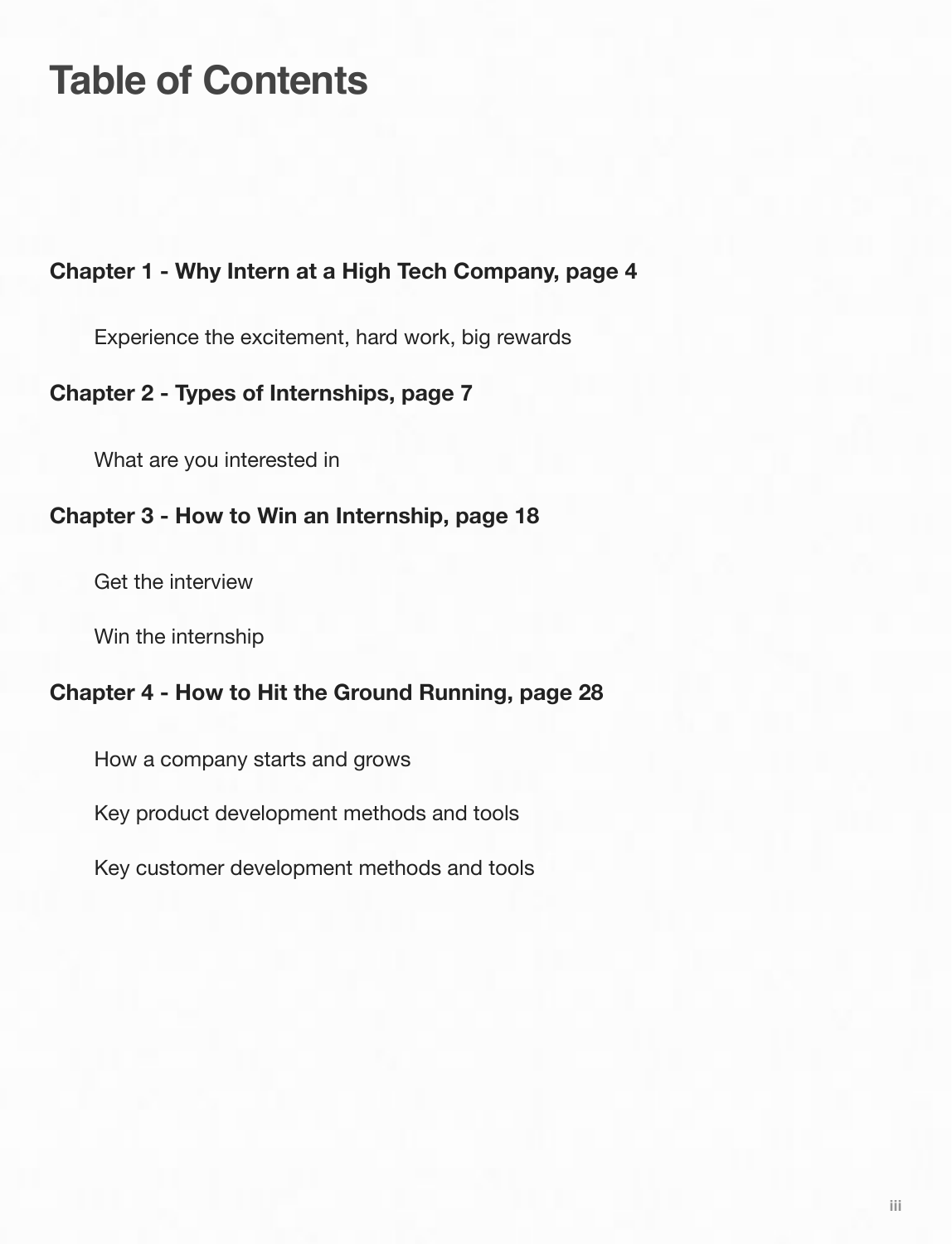## **Why Intern at a High Tech Company 1**

Interning at a high tech company is your chance to do something different and make an impact.



#### **Experience the excitement**

Behind the flashy headlines made by cool companies like LevelUp, iRobot and Run-Keeper, there are thousands of intrepid individuals who show up early every morning

and work late into the night creating the future of innovation in Massachusetts.

Peek inside and see what it looks like to change the world...one very long day at a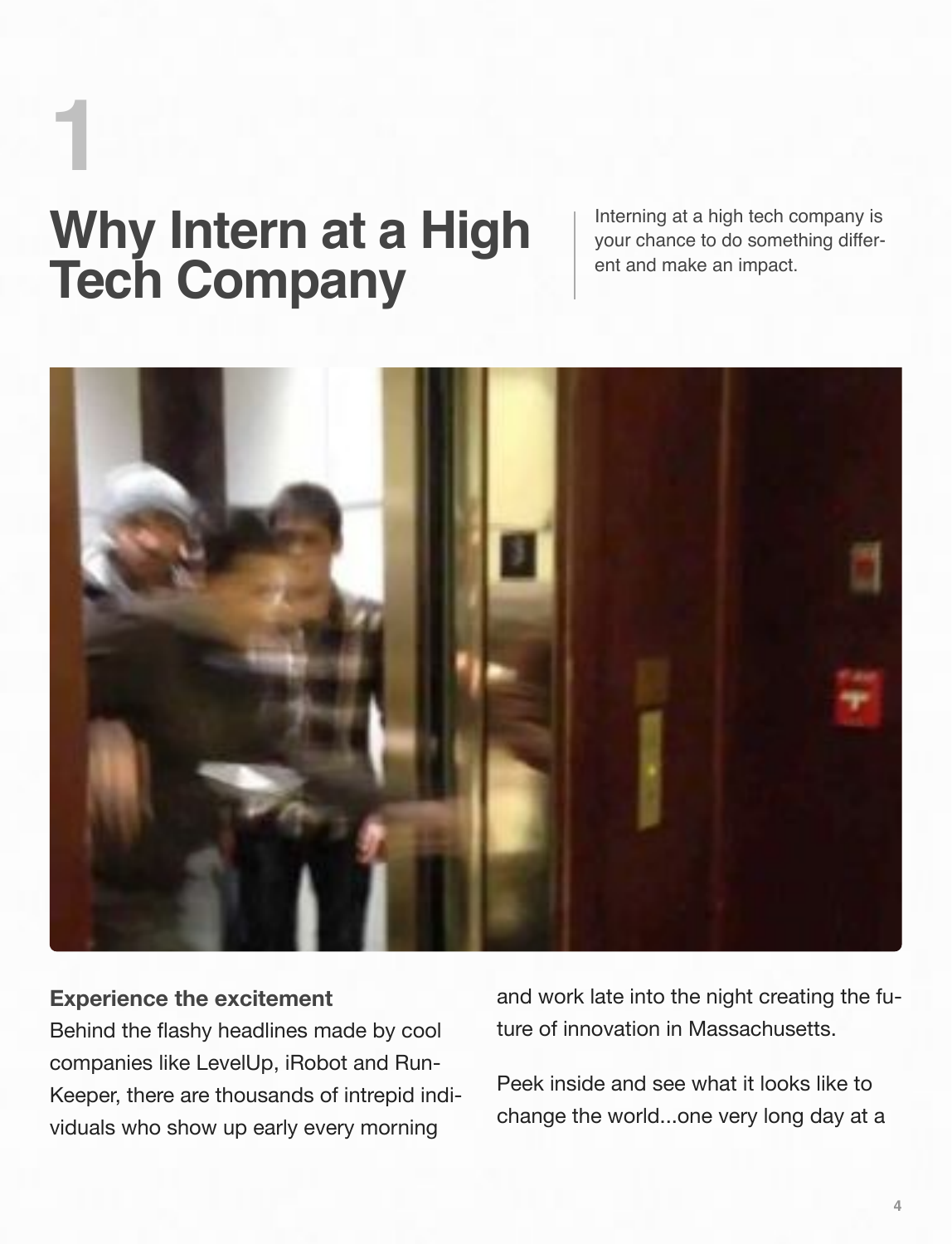time, by watching this short [video.](http://directr.co/at/nevca-holidays) And imagine yourself being part of the team.



The team atmosphere of emerging high tech companies is what makes them irresistible —working in a small group to achieve a big goal is energizing. You'll have more opportunity to learn by doing and working with the company founders than at a larger company.

If the company is successful, your salary, bonuses, profit sharing and other financial incentives can be huge. Even if you don't realize the big bucks, your hands-on, multi-functional experience will be a real asset for your long-term professional growth. Typically your marketability and compensation increase dramatically at a startup.

But beware. It is not all about partying, cool offices, ping pong, etc. Expect to do whatever is needed of you, from calling on a customer to signing for a delivery.

You will never regret the long hours and hard work. The exhilaration of being part of a successful startup produces pride and a sense of accomplishment that is extraordinary.

#### **Do you have what it takes?**

Right now, hundreds of the best high tech companies tackling the biggest, most difficult problems are searching for the best students for internships. Many of these companies are startups, and many more were founded less than a decade ago, but all of them have a common need – to attract the "innovators of tomorrow" to work with the "job creators of today."

These high tech companies want to expose you to why their team, company, and vision are fantastic, and then get you committed to joining full-time upon graduation before you explore other options.

High tech companies aren't just looking for engineers and scientists. In addition to people who design their product, they need people who communicate with current customers, acquire new ones, write copy, work with the media, and perform many other nontechnical tasks, too.

An entrepreneurial junior, senior or graduate student enrolled as a management information systems, computer science,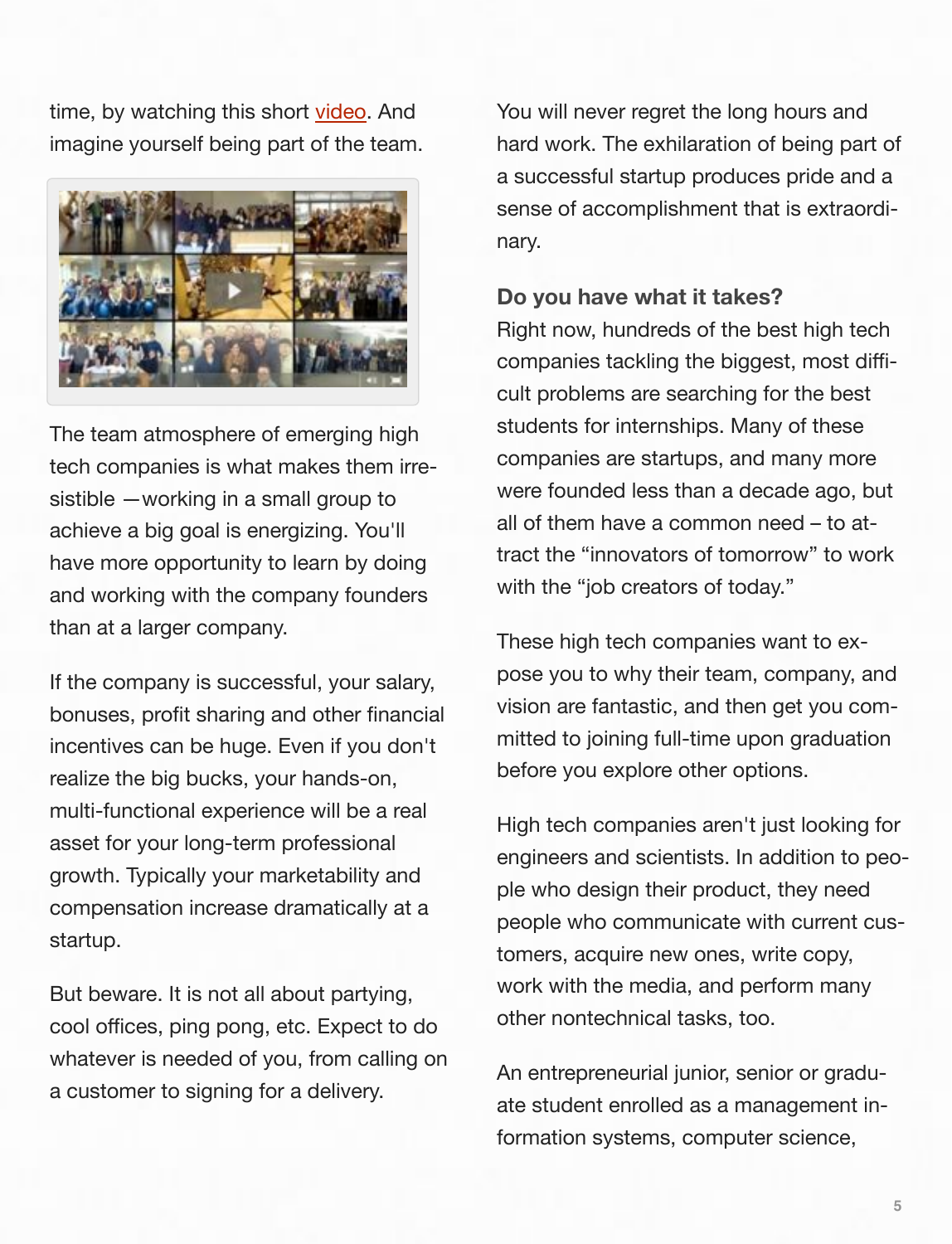computer engineering, electrical engineering, mechanical engineering, graphic design, marketing, finance, business, economics, statistics, or communication major will have the foundation to apply for an internship.

But even if your background is outside these fields, and you are a builder or doer motivated to learn, you can apply for an internship. This book will help you understand how – and why – high tech companies might look at your application.

#### **Apply for an internship, right now**

It's never been easier to apply for an internship. All you have to do is submit your application, resume and cover letter to the [MassTech Intern Partnership.](http://www.masstech.org/intern) Companies will contact you if there is a good match.

This book prepares you to be one of those. In Chapter 2, you'll learn about the types of development, marketing and sales intern jobs available. In Chapter 3, you'll learn how to get an interview and win an internship.

This book also helps you increase your chances of being offered a full time job upon graduation. In Chapter 4, you'll learn how a high tech company starts and grows, and how the development, market-

ing and sales parts of the company work together to succeed.

Then, we'll identify the key tools used in development, marketing and sales that you will use as an intern. Most high tech workers learned these on the job. You'll have an advantage if you practice them before hand.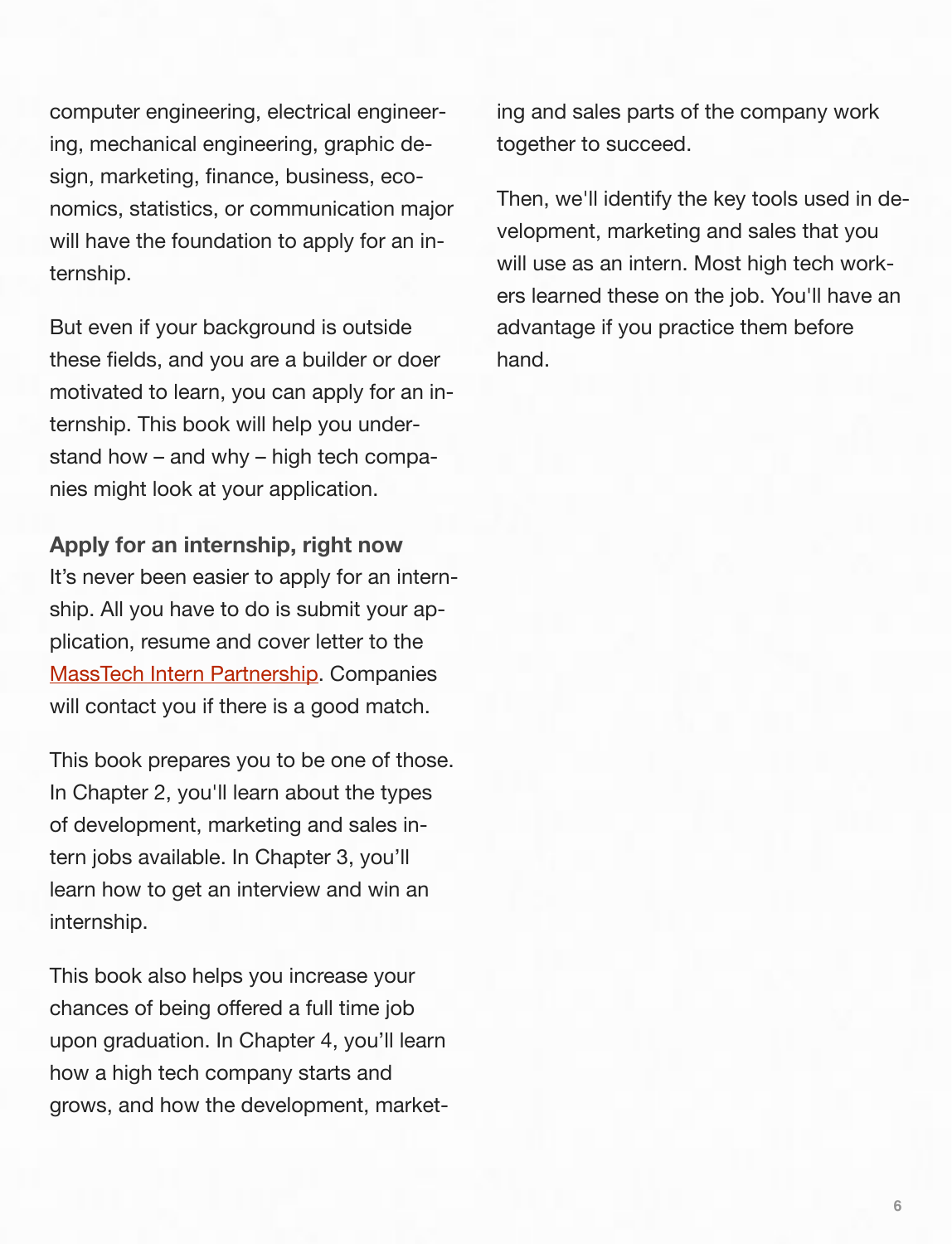## **Types of Internships 2**

For every engineer, there is nontechnical person who works with the media, writes copy and performs many other tasks, too.

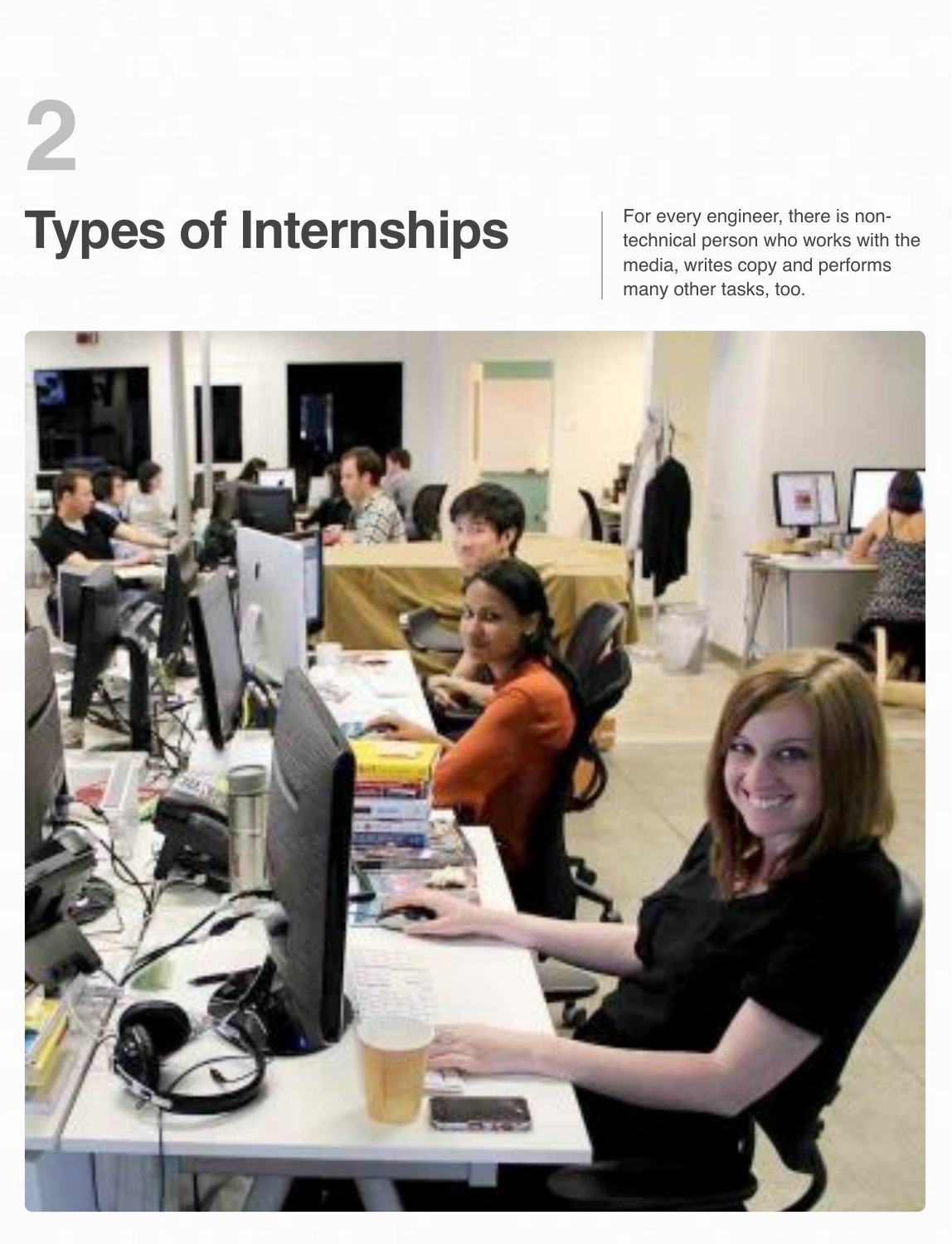## **What are you interested in?**

There are many interesting jobs interns do at high tech companies. For every engineer, there is non-technical person who works with the media, writes copy and performs many other tasks, too.

Some high tech companies develop, manufacture, and sell hardware products. Virtually all of them have a software component either integral to their product or as part of their business processes. You will usually be expected to demonstrate strong skills in one or more software applications (covered in Chapter 4) such as a bug tracker or marketing dashboard that facilitate your day-to-day work.

Take a look at each job and decide which ones you are interested in (and are qualified for).

#### **Types of internships**

- Web Development
- User Interface Design
- Technical Writing
- Hardware/Software Engineering
- Market Research
- Marketing
- Sales
- Quality Assurance
- IT Support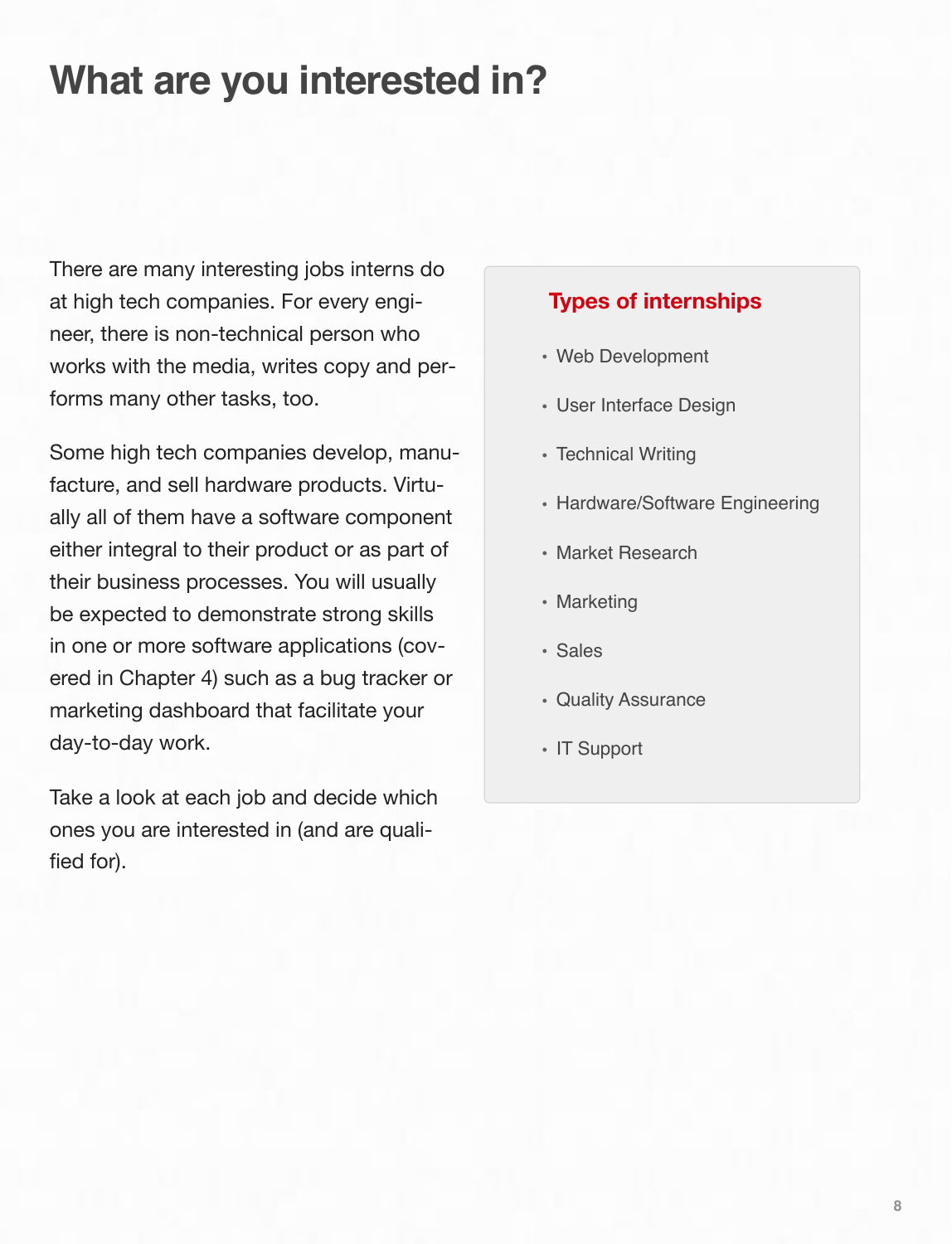Web developers focus on making code that runs in the browser as well as on the server. Developers also understand web design as well as databases.

- Code new designs and update, standardize and re-factor existing parts of the web site
- Create sophisticated interfaces for in-browser applications using JavaScript, HTML and CSS
- Develop web applications using YUI, JavaScript, JSP, etc.
- Contribute to the continual improvement of the design and development process
- Work with marketing in an agile development environment for rapid iterations

#### **Qualifications**

- Strong background in Java, JavaScript, Java Servlets, HTML/CSS and complementary skills with Linux, Tomcat and MySQL
- Current and detailed knowledge of browser peculiarities
- A disciplined approach to development, documentation and testing
- Strong visual design sense and excellent graphics taste
- A constant desire to improve, learn more and take things higher

**Web Development**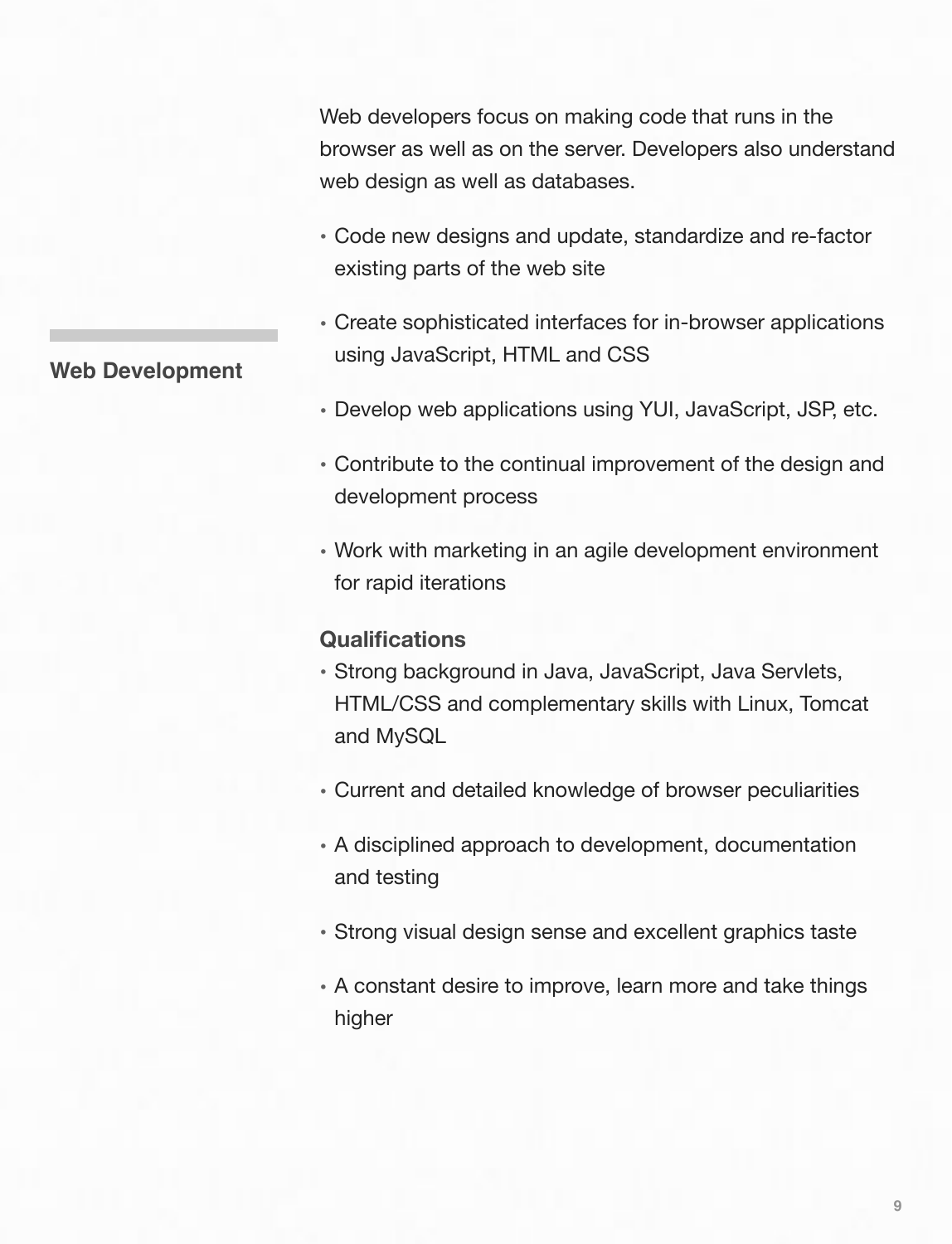User interface design is all about making a user's interaction with software applications or smart devices as simple and efficient as possible, in terms of accomplishing user goals.

- Help to define user experience for existing and new features
- Develop user flows, mockups, wireframes and storyboards to help communicate design concepts
- Judge the usability of existing products and make constructive suggestions for change
- Work with other designers, product managers and engineers to improve the user experience

#### **Qualifications**

- Talented graphic design or computer science student
- Wireframe/prototype product features (expertise in free or inexpensive easy to use tool a plus)
- Experience in GUI design and development is preferred

**User Interface Design**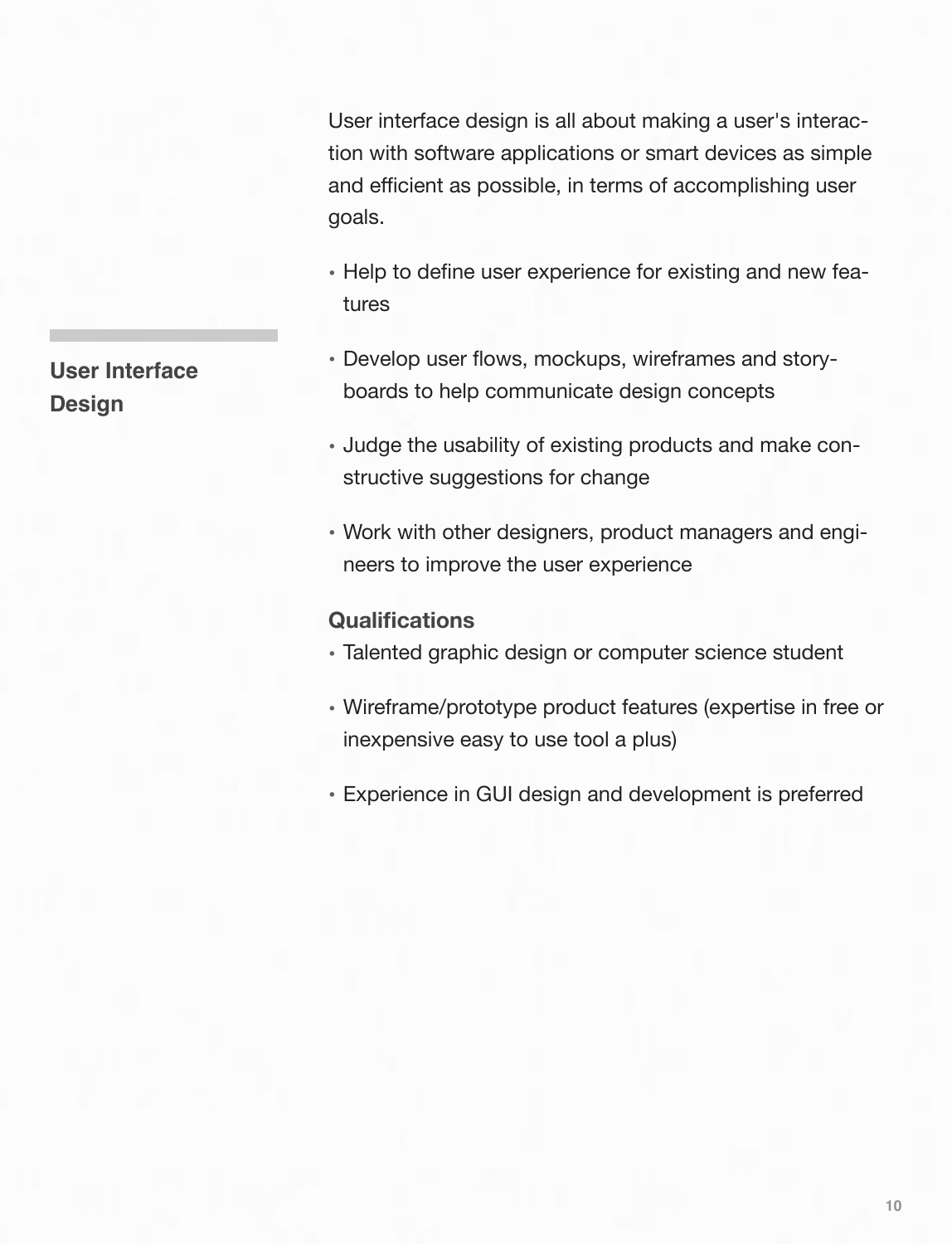Technical writers document the inner and outer dependencies of the product, writing help files and manuals, assembly instructions, knowledge-base articles and end user guides.

- Write about the company's software and hardware and accurately document features, capabilities, and operating procedures
- Work with product development and management staff in documentation
	- Ensure consistent style and quality for all documentation
	- Ensure proper review of documentation
	- Communicate verbal and written plans, deadlines, and progress/status to management regularly

#### **Qualifications**

**Technical Writing**

- Excellent writing, grammar, punctuation and editing skills using Microsoft products
- Ability to effectively interact with engineers, product managers, and quality assurance staff to research, develop, and validate documentation
- Excellent time management, problem-solving, and organizational skills
- Good presentation, communication, and interpersonal skills
- Would thrive in a fast paced environment
- Experience with Wikis and Jira a plus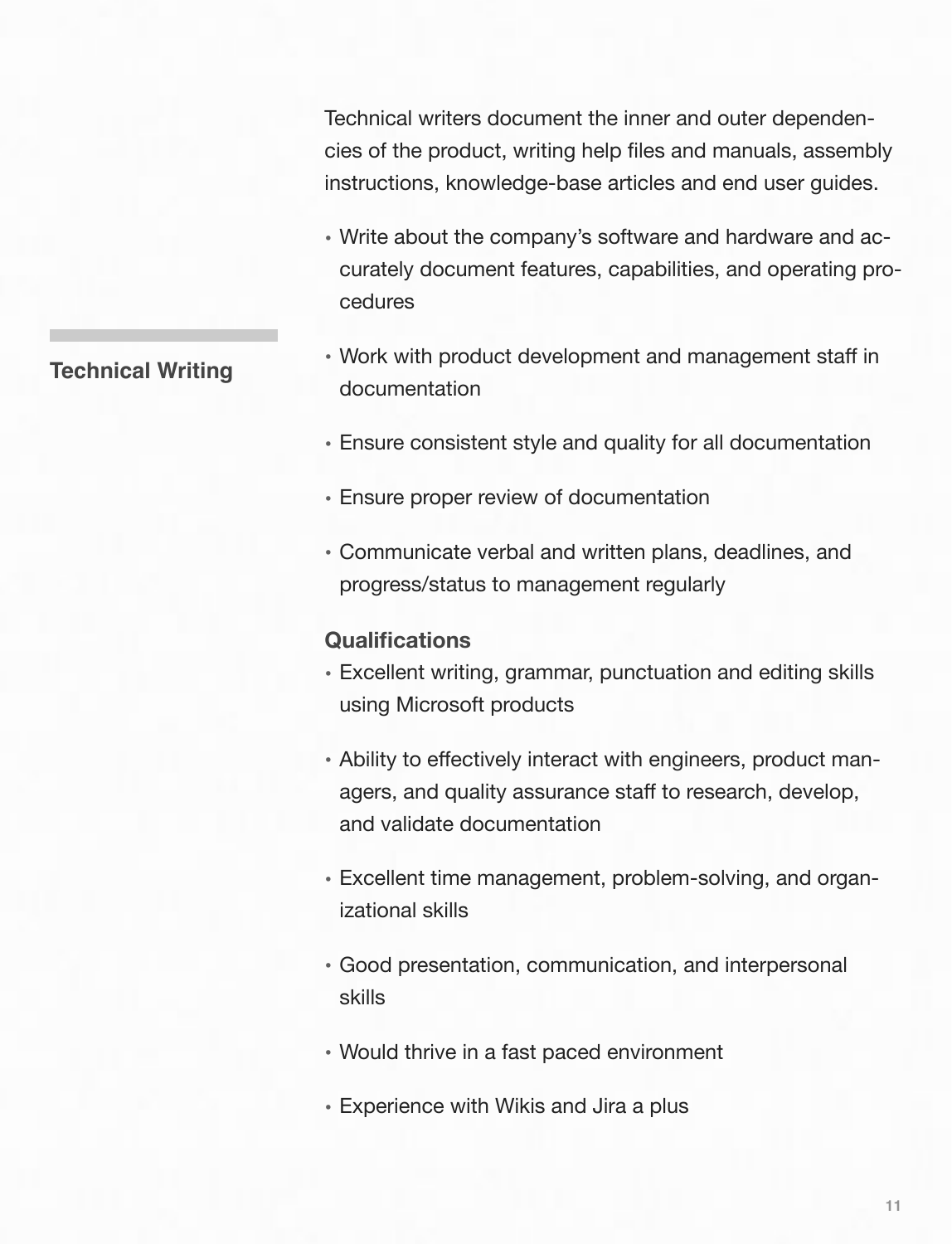Engineering is all about defining requirements and designing and testing analytical instruments, programmable devices and control systems as well as software for business applications and embedded systems.

- Work with developers to iteratively improve existing internal tools
- Develop internal tools as needed
- Fix hardware and/or software defects at direction of senior engineers
- Support development testing of software product
- Code development
- Provide lab operation and management support

#### **Qualifications**

- Computer science, engineering or equivalent technical major
- Proficient in at least one object oriented programming language (ex: Java, C, C++, Python); and/or hardware languages (UML, HDL)
- Working knowledge of software development
- Passion for technology

#### **Software/Hardware Engineering**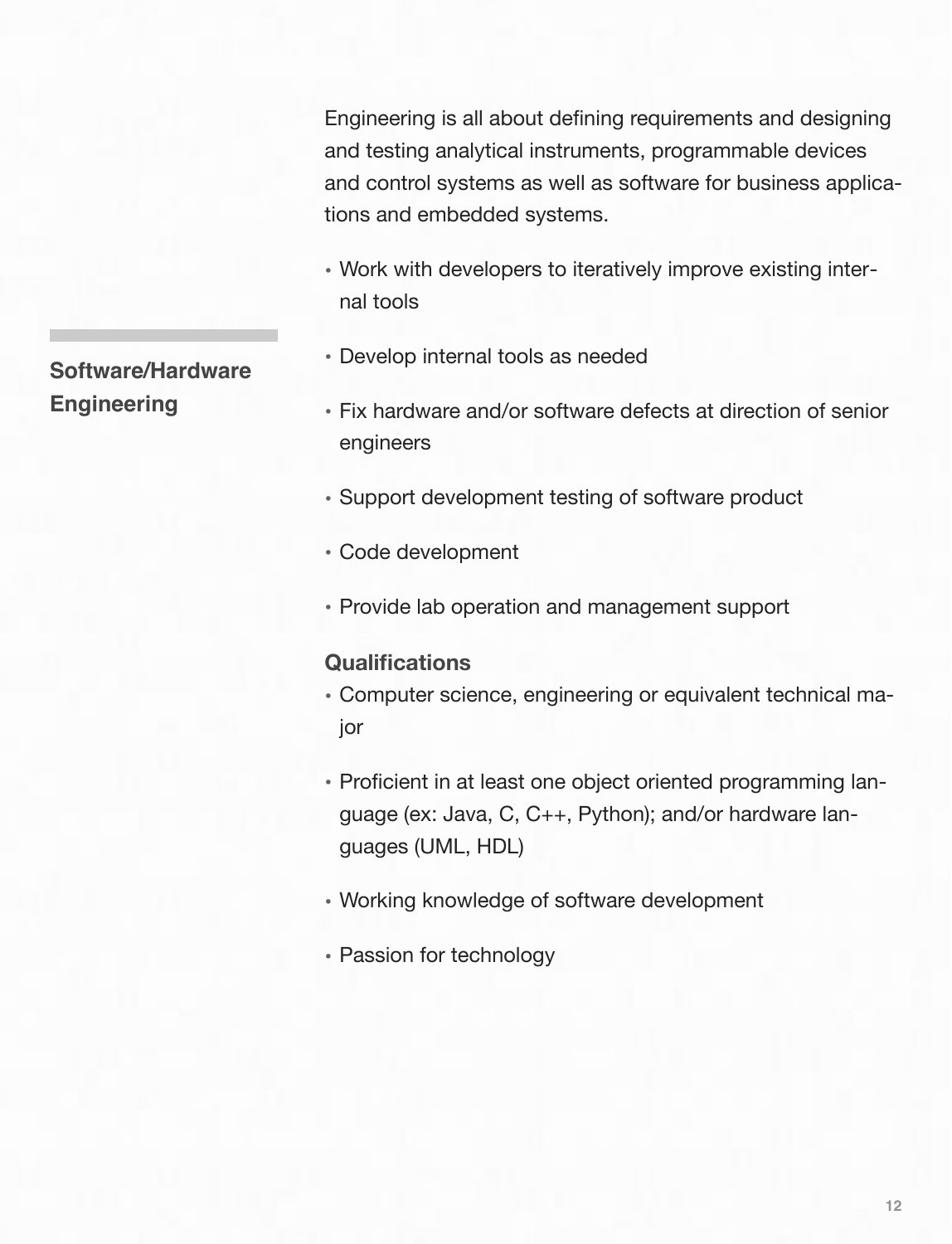Market research is all about business analysis and market planning, with lots of market sizing and customer data analysis.

- Examine and update previous market sizing work done in the company; plan and execute follow-on sizing projects
- Support financial analyst who updates company's longerterm business modeling
- Study on-hand customer data and create analysis to expose new insights about correlations among purchase patterns and demographics
- Crunch some product cost data and analyze results

#### **Qualifications**

- Business, mathematics, statistics, economics, or similar analytical education focus
- Good independent, self-motivated work skills
- Good quantitative analysis experience; proficient with Microsoft Excel and similar tools
- Experience summarizing and reporting data findings

**Market Research**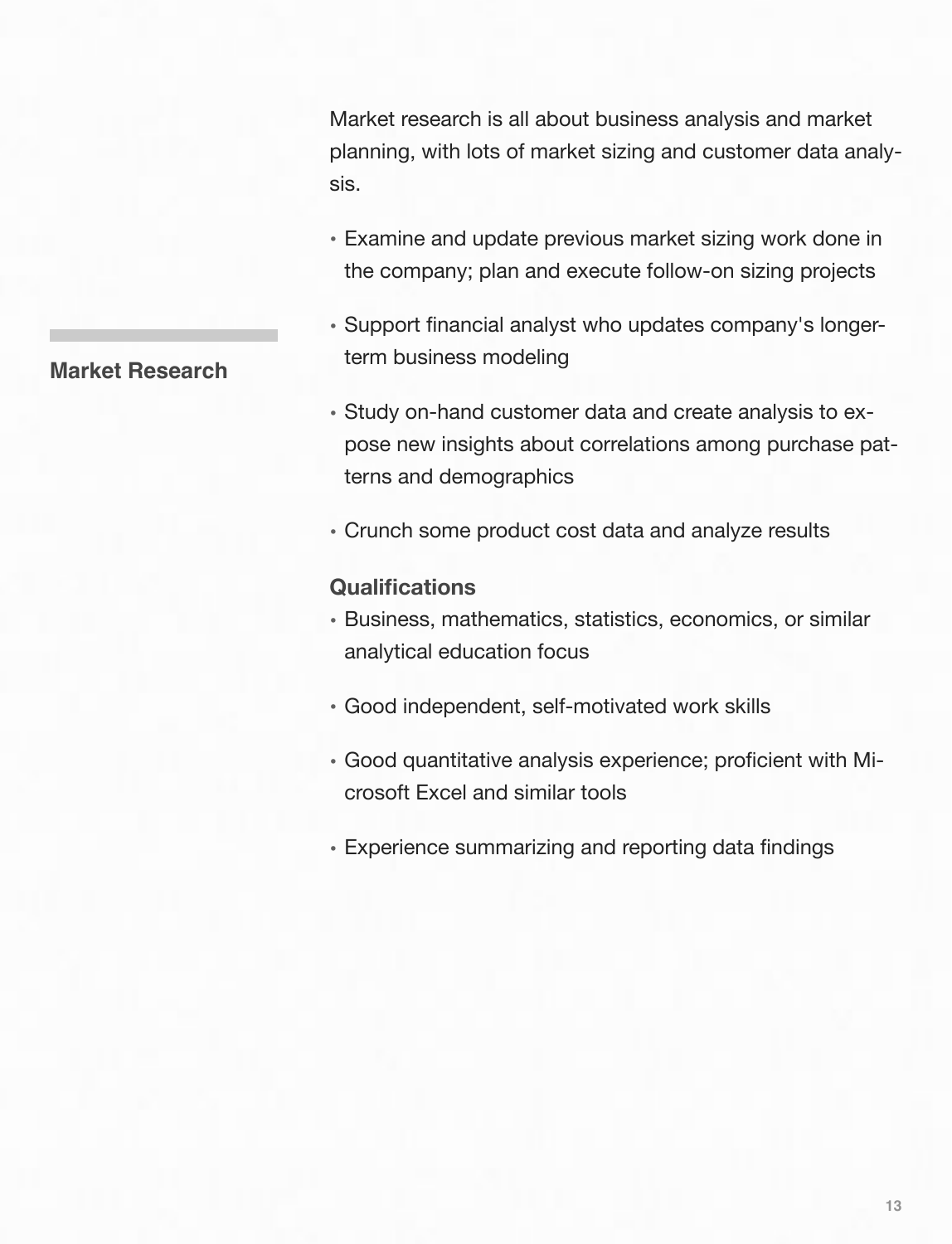Marketing is all about finding prospects, and nurturing them along towards a purchase by providing helpful content such as detailed product information, customer testimonials, etc.

- Manage and execute email marketing campaigns
- Market research to identify prospects
- Analyze web key performance indicators, help to establish action plan for web based lead generation (i.e., Google Analytics)
- Run Google SEO reports and help with analysis
- Update website content
- PR assistance
- Manage Blogs, Facebook, Twitter, LinkedIn (use these applications to generate leads)

#### **Qualifications**

- Marketing or IT education focus
- IT education focus
- Proficient with Microsoft Office Suite
- Working knowledge of CRM, SEO, and key performance indicators
- Strong verbal and written communication skills

#### **Marketing**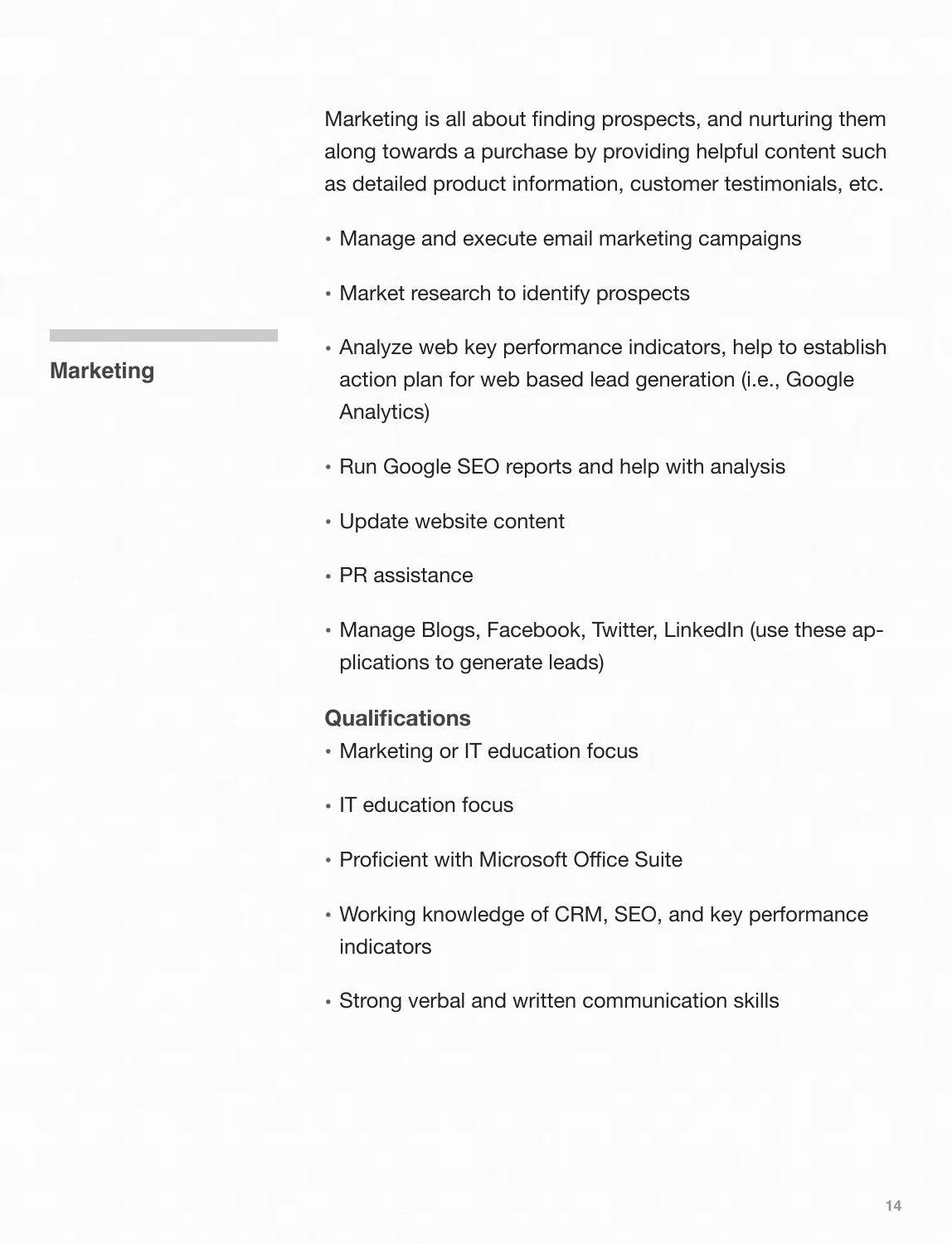Sales is all about qualifying prospects close to buying, and then providing product trials, demos, estimates and price quotes.

- Manage CRM lead generation database
- Make inbound and outbound phone calls to qualify prospects and set up appointments
- Set up webinars, execute and analyze (i.e. Webex)
- Manage and update collateral
- Provide overall support to the marketing/sales team

#### **Qualifications**

- Marketing education focus
- IT/analytics education focus
- Proficient with Microsoft Office Suite
- Practical work experience
- Working knowledge of CRM, SEO, and key performance indicators
- Strong verbal and written communication skills

**Sales**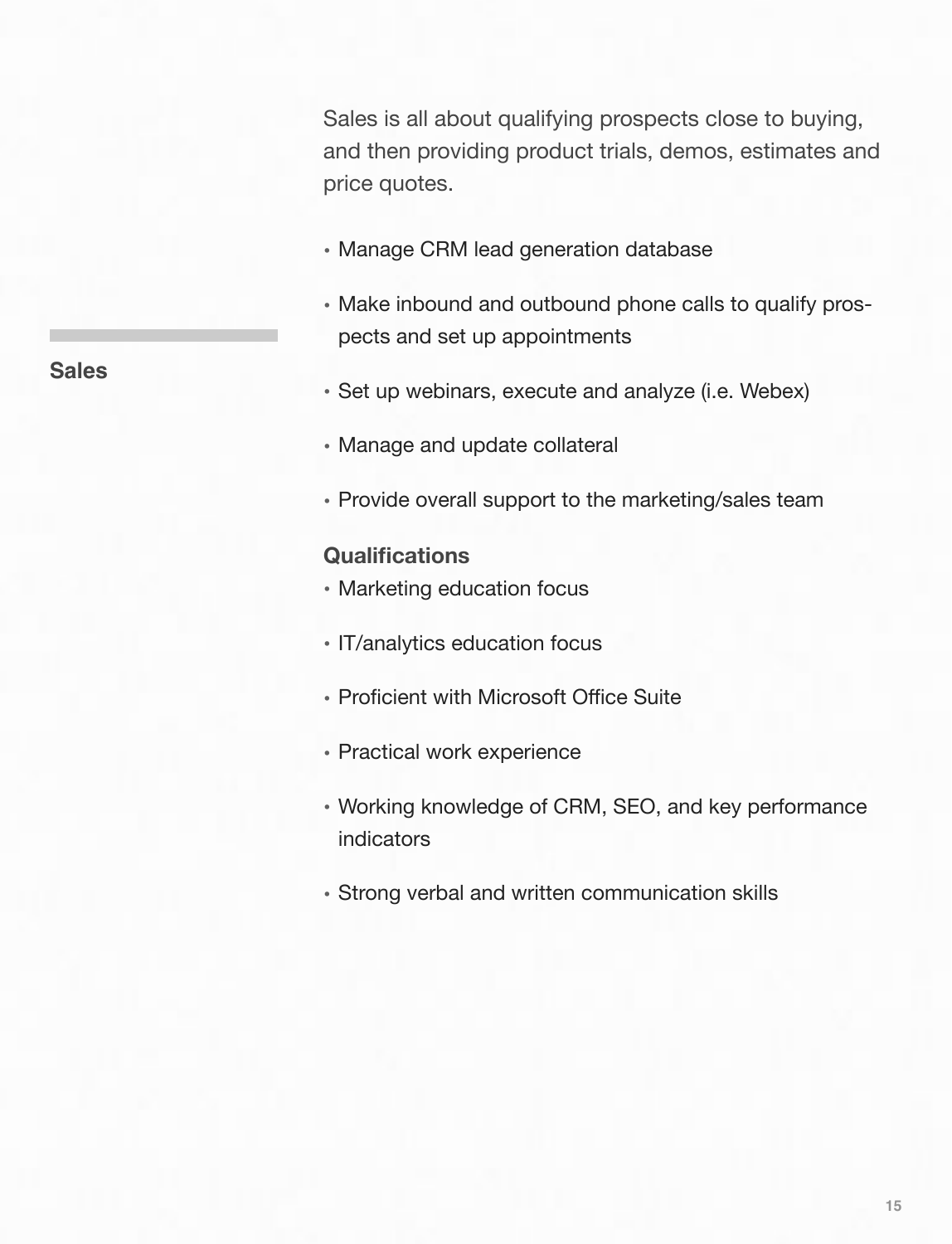Testing is all about intentionally attempting to make things go wrong to determine if things happen when they shouldn't or things don't happen when they should.

- Execute test cases on software/hardware product
- Identify potential product defects
- Troubleshoot and reproduce potential defects
- Report defects in test case management system (i.e. Bugzilla or other bug tracking system)

#### **Qualifications**

- Computer science, engineering or equivalent technical major
- Proficient in at least one object oriented programming language (ex: Java, C, C++, Python); and/or hardware languages (UML, HDL)
- Working knowledge of software/hardware development
- Passion for technology

#### **Quality Assurance**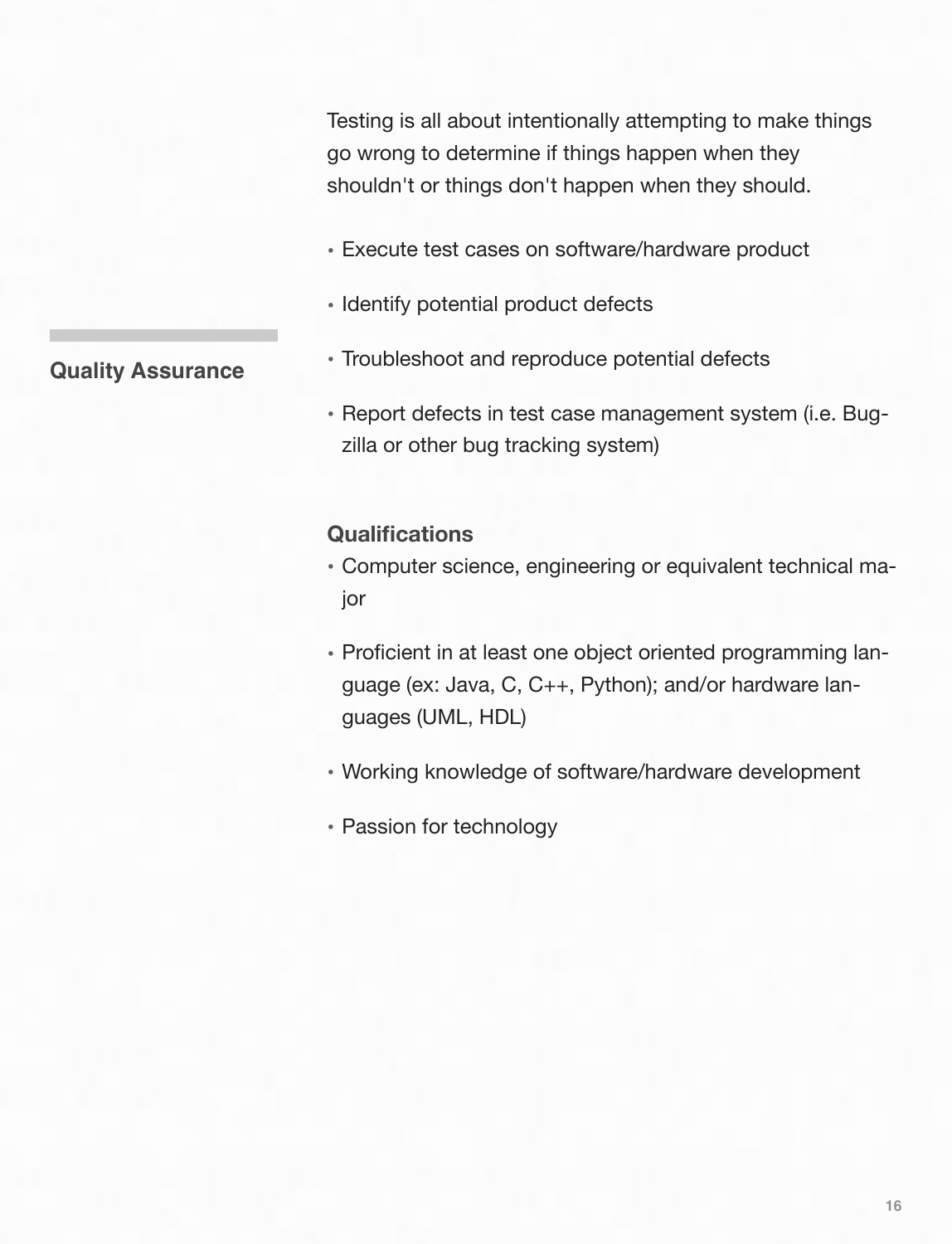IT support is all about servicing both in-house engineers and end-users.

- Provide lab management and end-user support
- Diagnose and resolve application and operating system issues
- Install and upgrade in-house software
	- Maintain in-house server infrastructure, including supporting hardware and software upgrades
	- Manage end-user incidents in ticketing system

#### **Qualifications**

- Computer science or IT major
- Power user of two or more operating systems (e.g. Linux, OSX, Windows)
- Familiarity with web-based development, including HTML, JavaScript, CSS
- Familiarity with desktop applications (e.g. Microsoft Office)
- Strong technical troubleshooting skills
- Passion for technology
- Practical work experience
- Strong verbal and written communication skills

**IT Support**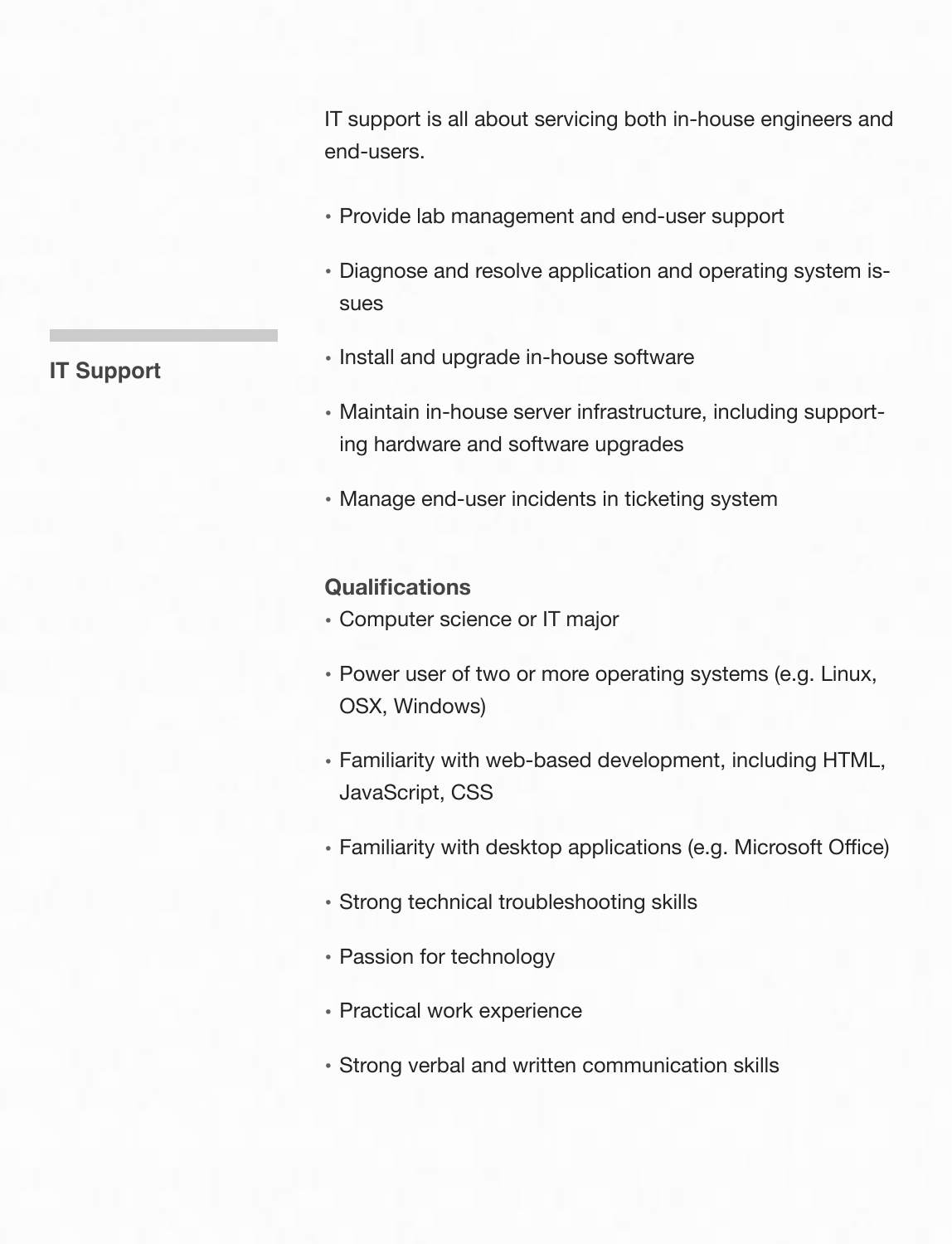## **How to Win an Internship 3**

How to get an interview and how to win an internship



In this chapter, you'll learn how to successfully communicate your skills, projects and objectives so that you get an interview and win an internship.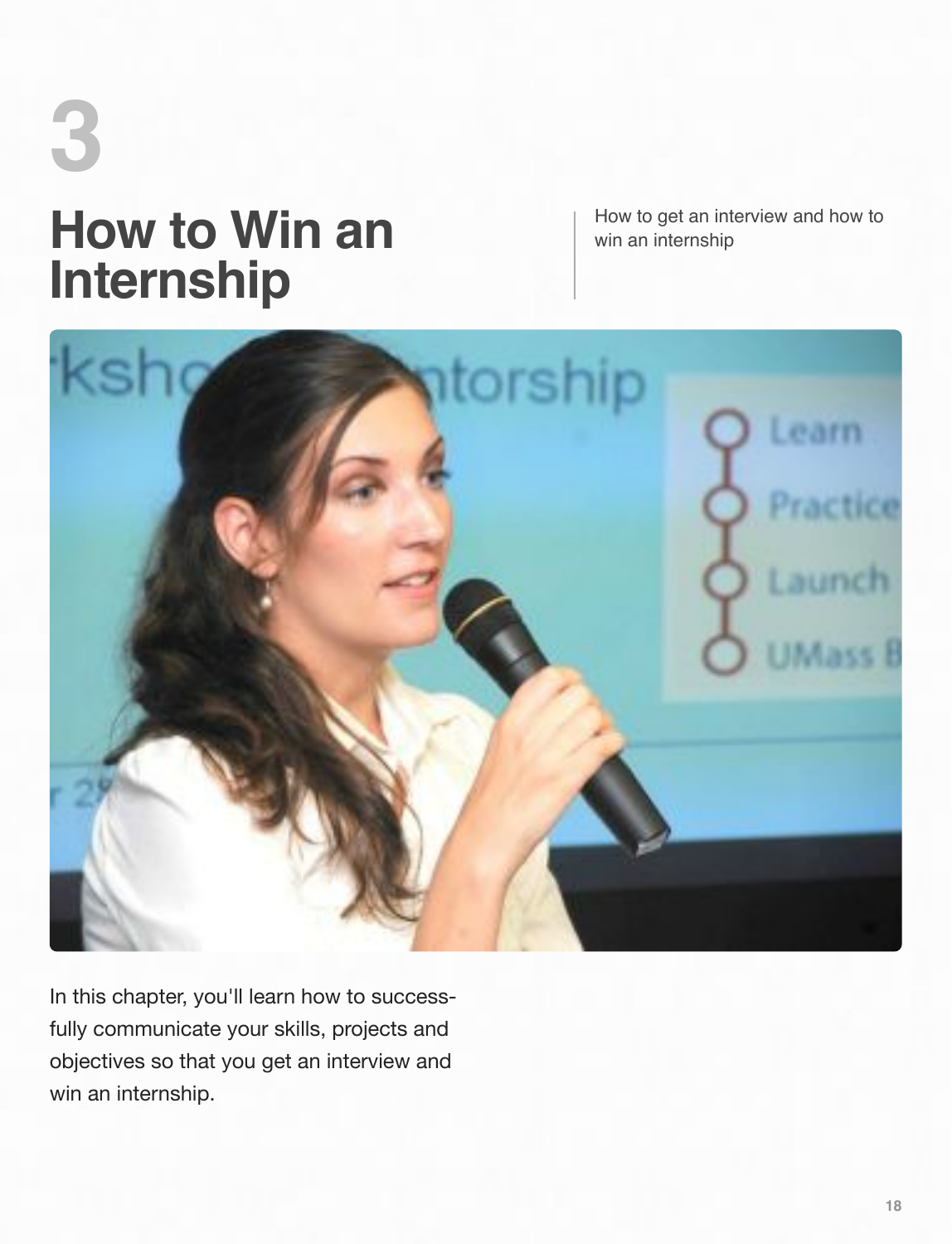### **Get the Interview**

Companies are looking for evidence that you have depth in a specific area, such as knowing how to program in Java. And they are interested in what you have done or learned outside of your classes, in work experiences or free time.

In the following pages, we'll explain how to successfully communicate your skills, projects and objectives in a tailored resume so both you and a company find a good match.

#### **How to get an interview**

- 1. Describe Your Skills
- 2. Describe Your Projects
- 3. Describe Your Objectives
- 4. Tailor Your Resume
- 5. Submit Your Resume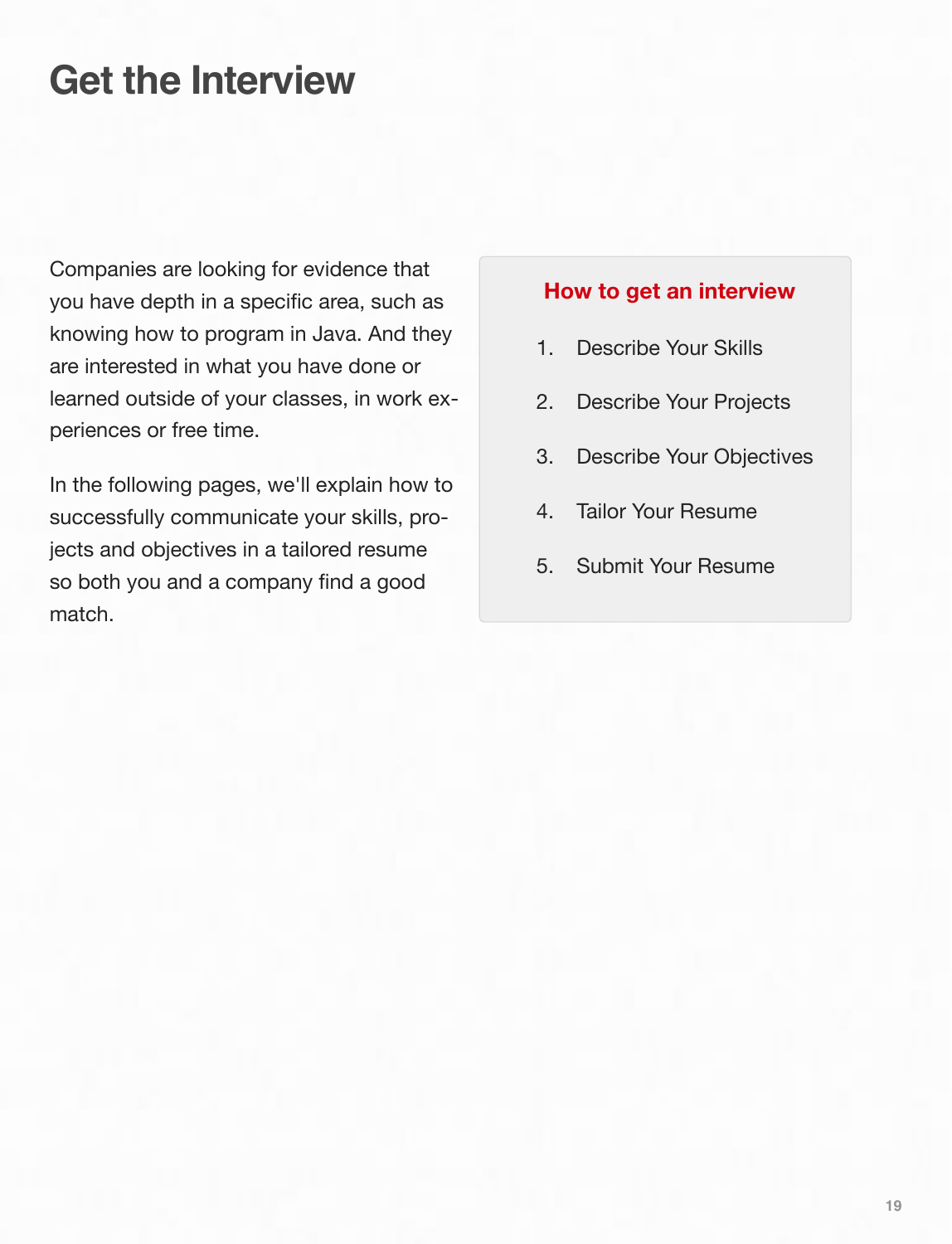#### **Step 1: Describe Your Skills**

Following is a list of many of the skills high tech companies are looking for. Check the ones you feel are your strongest. Be honest. Remember, an internship is supposed to be a learning experience.

#### Engineering skills

- Frontend web dev (ex: HTML, CSS, JS, jQuery)
- Backend web dev (PHP, Rails, Django)
- Object oriented programming (ex: Java, C++, Python)
- Mobile dev (ex: iOS, Android)
- Databases (SQL / NOSQL; ex: MyN BVSQL, MongoDB, Cassandra)
- Data mining/analysis (ex: R, Octave, Weka, Orange)
- System administration (ex: Windows, Unix administration)
- Hardware design and simulation (SysML, HDL; ex: MATLAB, Simulink)
- User experience design (ex: Window-Builder)
- Quality assurance and testing (ex: Bugzilla, Jenkins)

• Technical writing/documentation (Wikis; ex: Confluence)

#### Marketing and sales skills

- Community building (ex: Twitter, Facebook, LinkedIn, Google+)
- Search engine optimization (ex: Google Analytics)
- Customer relations management (ex: Zoho, Salesforce)
- Marketing analytics and measurement (ex: Hubspot)
- Outbound marketing (ex: tele sales, trade shows)
- Online demos/training (ex: WebEx, Skype, SlideShare)
- Email marketing (ex: ConstantContact, MailChimp)
- Online advertising (ex: Google Ads, LinkedIn Ads)
- Customer support (ex: ZenDesk)
- Web analytics (ex: Google Webmaster Tools)
- Marketing collateral design (ex: InDesign, web CMS)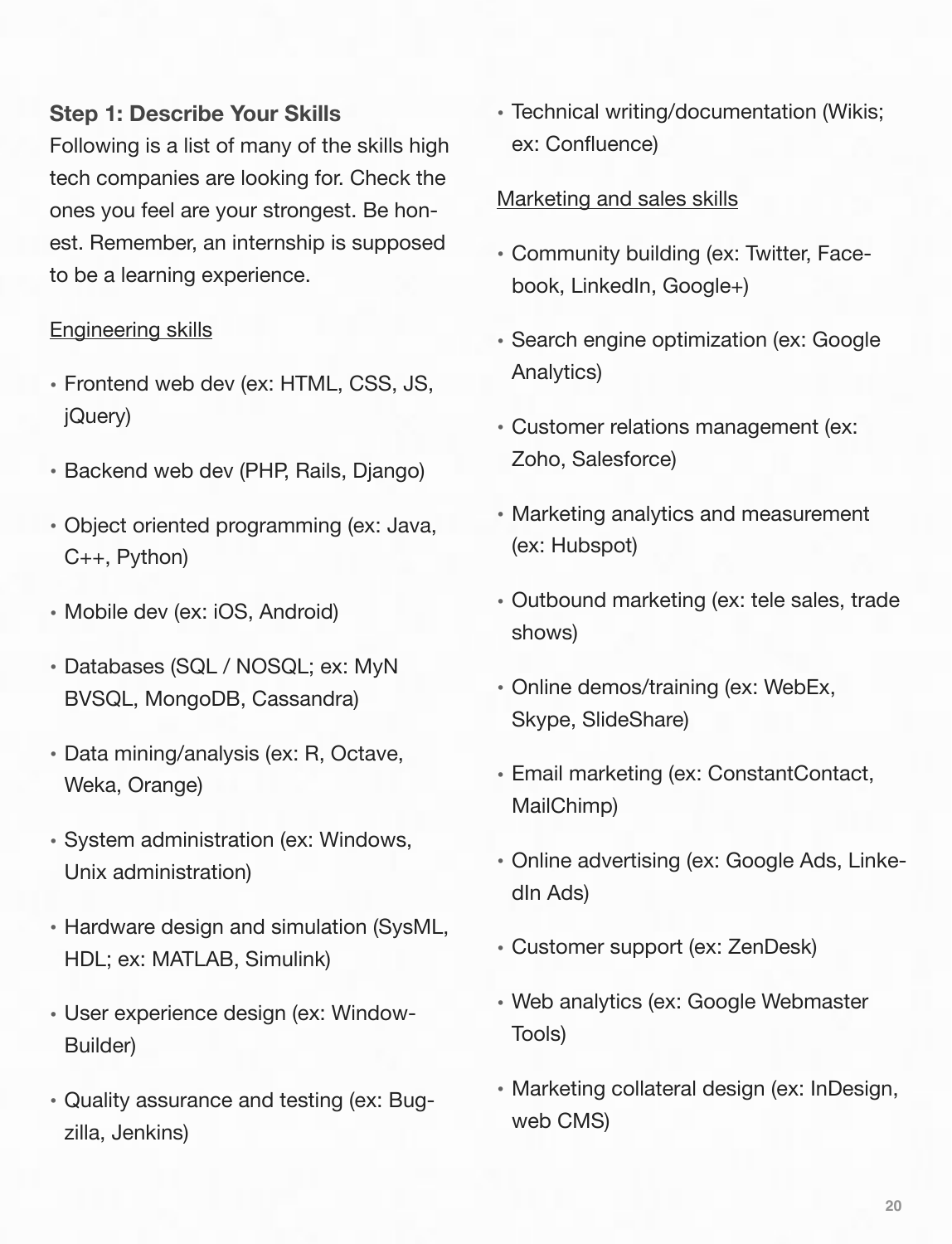#### **Step 2: Describe Your Projects**

High tech companies not only look at your skills, but what you've actually learned, built, or done outside of your classes, in work experiences or free time.

For example, you might be a power user of social media. Do you have an example of how you learned to use this skill to build a community of loyal followers that you inspired into action for a cause?

You might know a programming language. But have you built something at a hackathon that is useful for you and your friends?

To get started, write a short example of what you've learned, done or built for each of these three categories:

- Class project whether it's something you built or a marketing proposal you developed.
- Recent internship or job what you learned, what skills you gained, and the impact you made on either the project or organization.
- Anything else personal or professional goal you've set for yourself, cool things you've done outside of work and class.

Try to weave into these highlights how you persevere in accomplishing goals despite obstacles, love constant collaboration and shared projects, and have an appetite for learning new technologies.

If what you've built or done is online somewhere, such as a personal or professional web site, like **Seelio**, make sure to provide the link in your resume.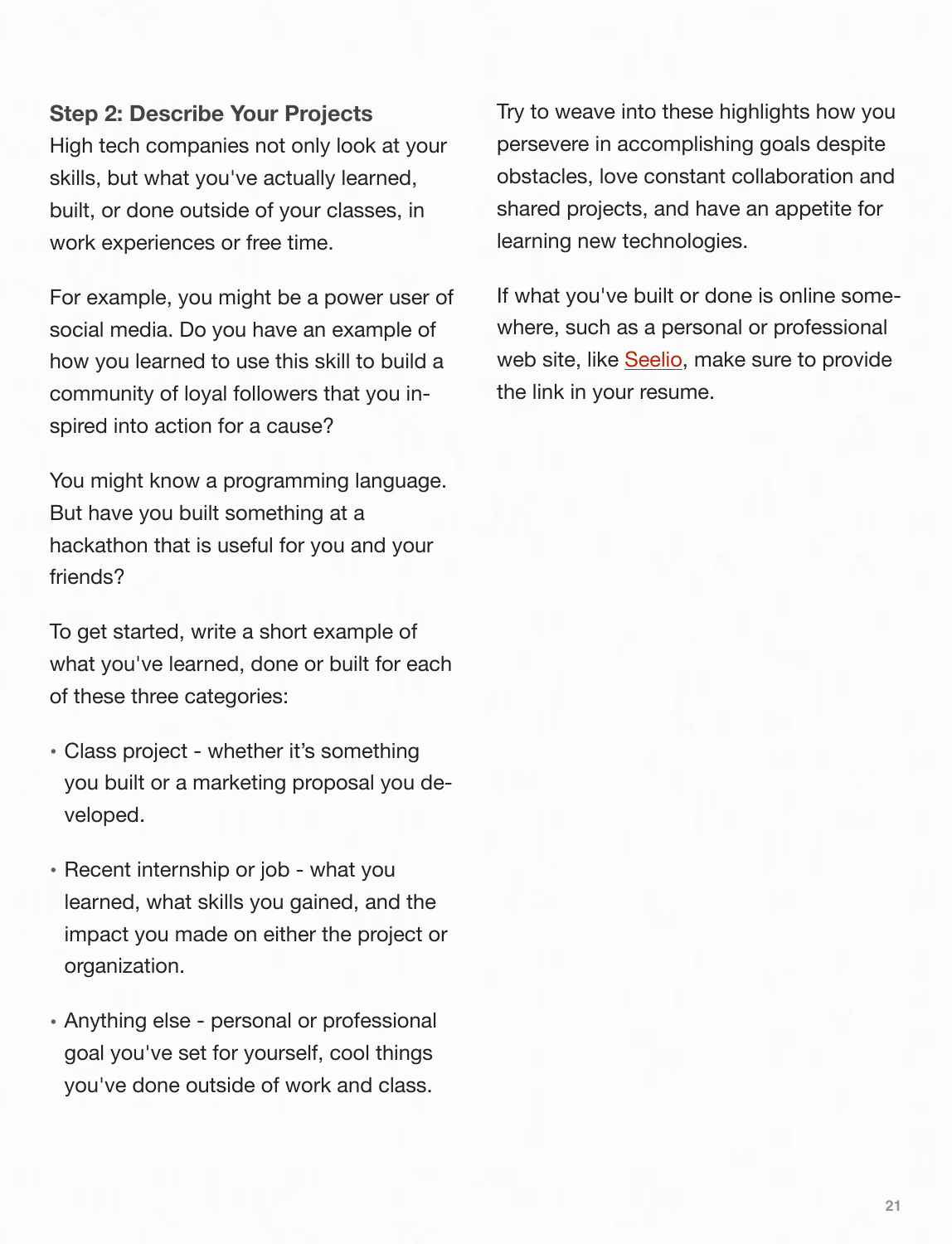#### **Step 3: Describe Your Objectives**

The third step in writing a tailored resume is to describe your objectives. Use the following questions as a guide:

#### What type of internship are you seeking?

- Web Development
- User Interface Design
- Technical Writing
- Software/Hardware Engineering
- Market Research
- Marketing
- Sales
- Quality Assurance
- IT Support
- I'm not picky
- What areas are you interested in working in?
- Enterprise/Big Data
- E-Commerce/Consumer Web
- Financial Tech
- Health Tech
- Robotics/Hardware
- I'm not picky

What size company would you like to work at?

- Startup
- Emerging
- Large
- I'm not picky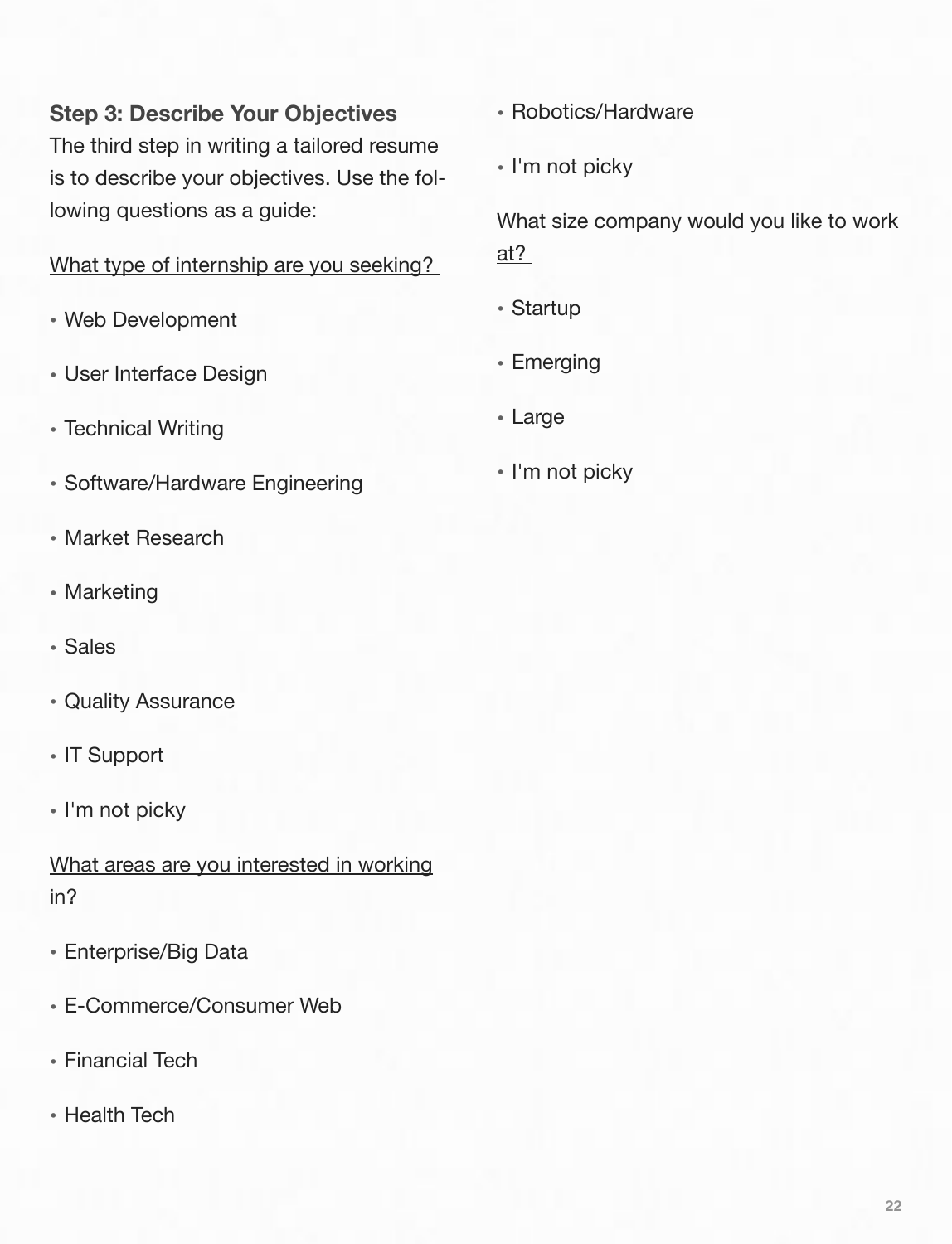#### **Step 4: Tailor Your Resume**

Now, use the information you just provided about your skills, projects and objectives to write a resume.

Say right at the top of your resume, in a heading called "Objectives," what kind of position you are seeking, e.g., web developer, marketer, etc. If you don't know yet, you can instead just put product development, or marketing and sales.

Under that heading, put your areas of specialty, e.g., front-end web development.

Then, put key selling points, e.g., what you have actually done or built in class, work or free time.

This will allow the recruiting company to immediately categorize you as someone who has what they (and you) are looking for.

Here's are examples of how you can write this section of your resume:

#### Example #1

Objective: Product development internship in an emerging robotics company

Areas of specialty: Mechanical engineering

Experience: Robotics is my dream and profession. Since high school, I have aligned

myself with robotics clubs, competitions, research groups, and senior design projects in order to maintain my knowledge of the leading edge of robotics. As part of my graduate research, I built a fully functional humanoid hand for the next generation of robotics. This hand has 16 degrees of freedom including three abduction motors located inside the palm. All of this is controlled by a micro-controller located in the palm.

#### Example #2

Objective: Marketing internship in an ecommerce company

Areas of specialty: Internet marketing

Experience: As a summer intern, I led an intended-6-week internet migration update in 3 weeks, including keyword strategies and search engine optimization. I also created sales playbooks communicating the value proposition to sales representatives, and organized brand management as I developed internal and external brochures and presentations. My final project was to market a game and school learning tool, to high school and university students and teachers. I contacted professors, extended the branding, and marketed the experience of interacting with the web-based program.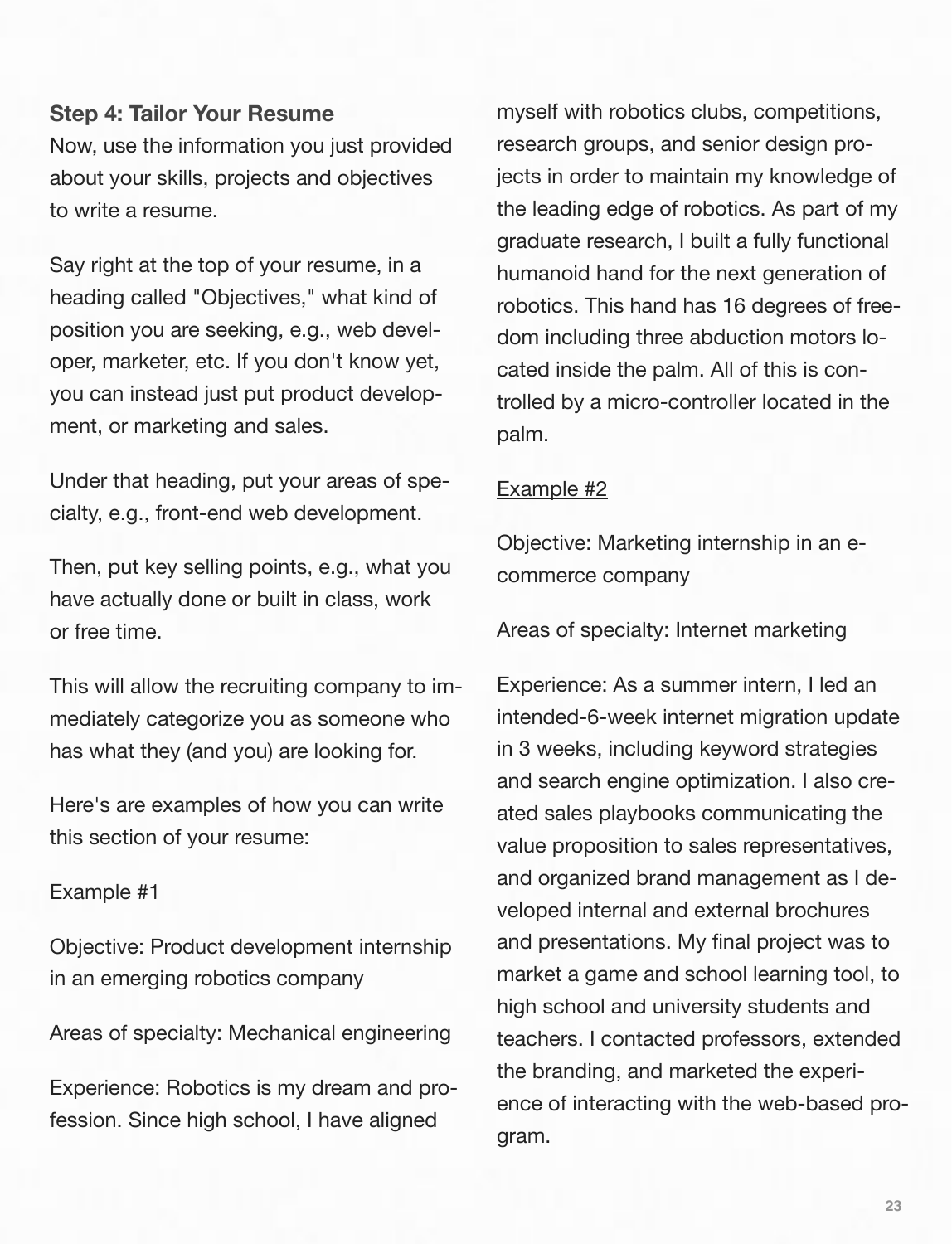#### **Step 5: Submit Your Resume**

Go to the **MassTech Intern Partnership**, and submit your resume and cover letter. Companies will review your application and contact you for an interview if there is a fit.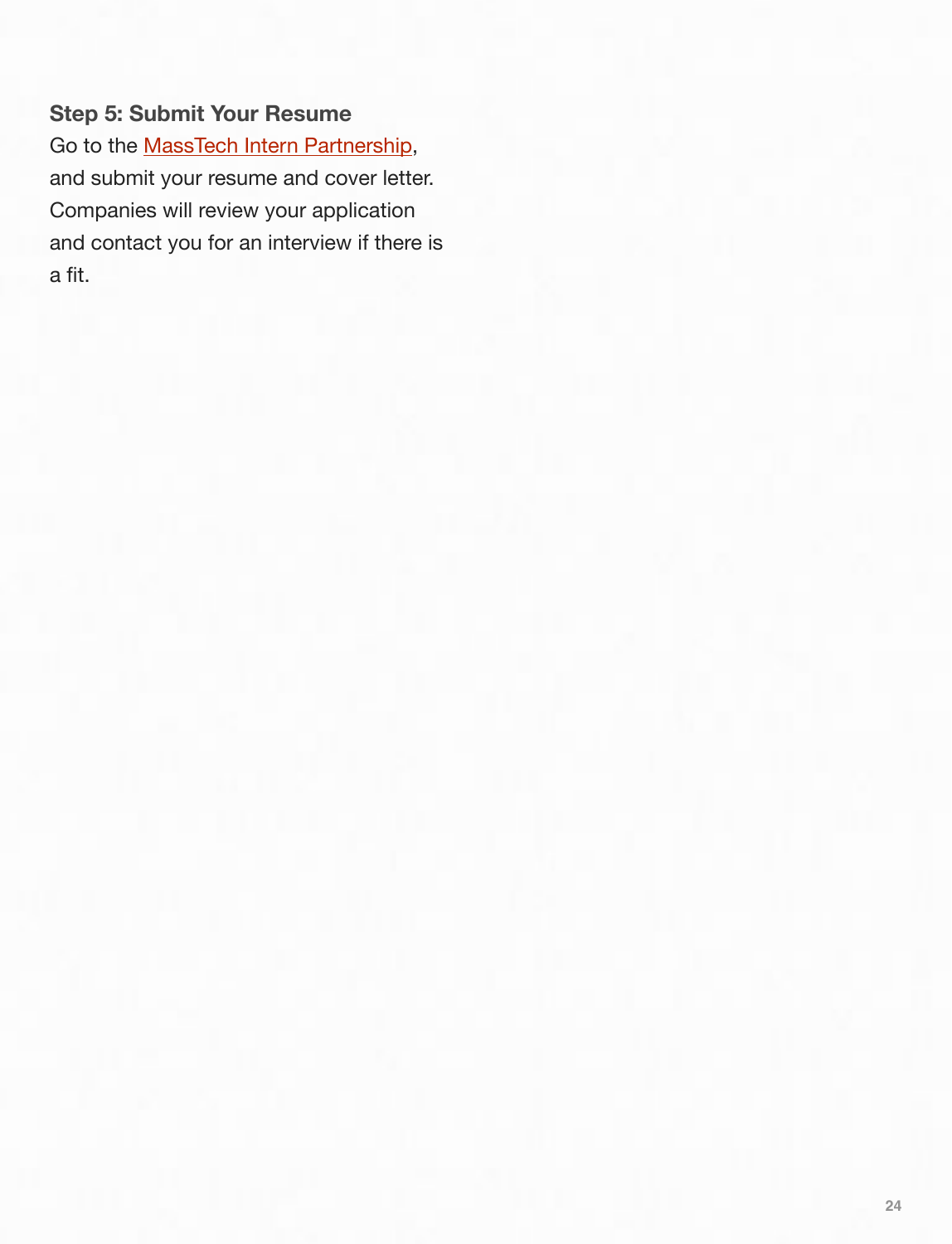## **Win the Internship**

#### **How to win the internship**

- Prepare for the telephone interview
- Prepare for the in-person interview
- What questions to ask

#### **Prepare for the Telephone Interview**

Be prepared at all times for a company to call you for an interview. First, expect a company to call you for a 15-minute telephone interview. The purpose of the call is to verify that you have the skills and personality the company is looking for.

Here's how to prepare:

- Practice describing your skills, projects and objectives without using any "ums" and "ahs."
- Rehearse telling a story about your experience. Try to weave into these highlights how you persevere in accomplishing goals despite obstacles, love constant collaboration and shared projects, and

have an appetite for learning new technologies.

At the beginning of the call, ask the company to describe the job they seek to fill, and its requirements and qualifications, so you can target your responses.

If there is a match, you'll be invited to an in person interview.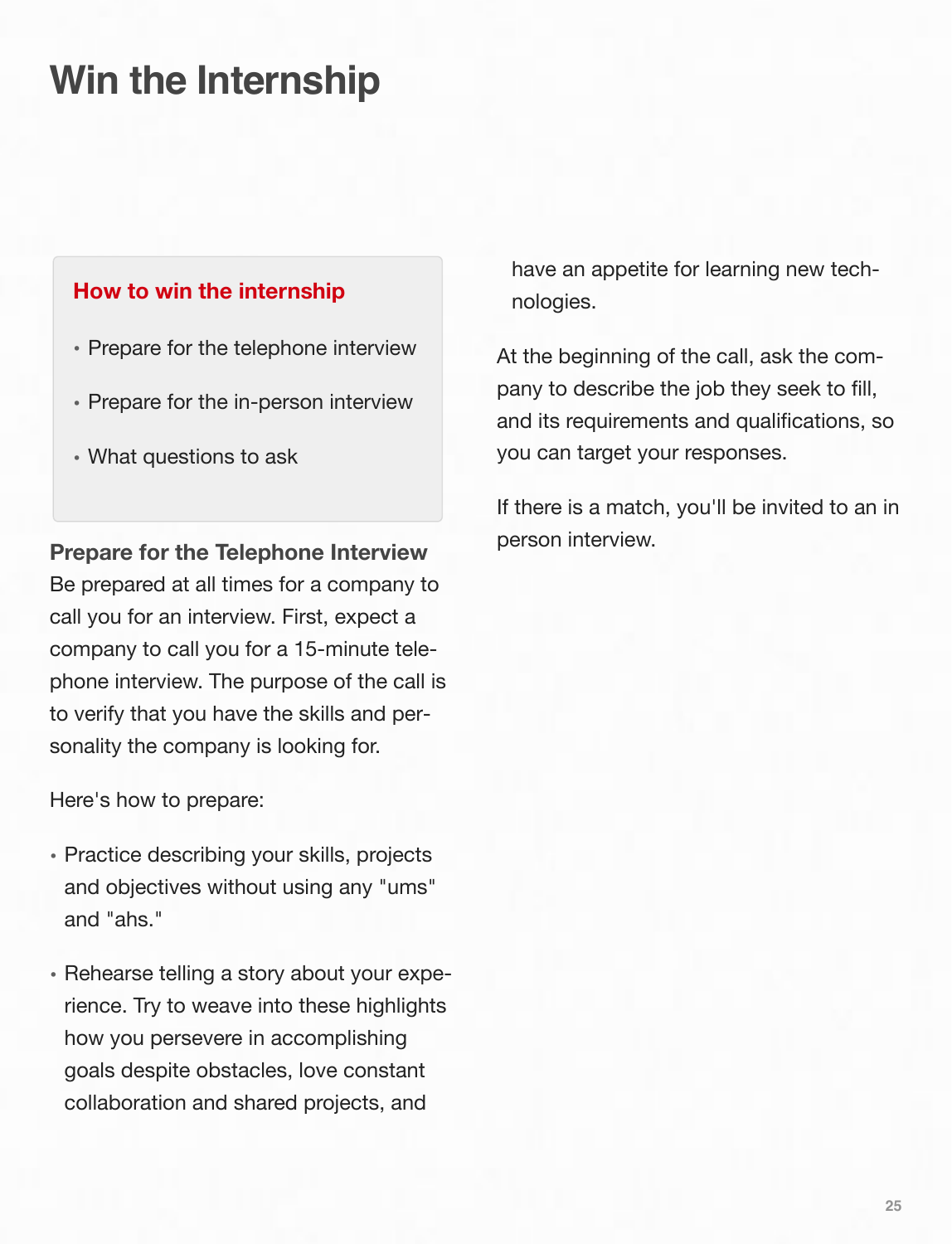#### **Prepare for In-Person Interview**

Before you meet the company in person:

- Ask if the company can provide you with a written job description
- Fully research and familiarize yourself with the company website
- Study and internalize every word of the internship description
- Revise your resume so it is consistent with the job description and fully appeals to the company
- Be ready to verbally articulate the story of your work experience
- Write responses to each of the requirements and qualifications on the intern job description
- Research tools required and download trials to begin learning

To prepare for the on-site meeting, bring a notebook with all of your materials.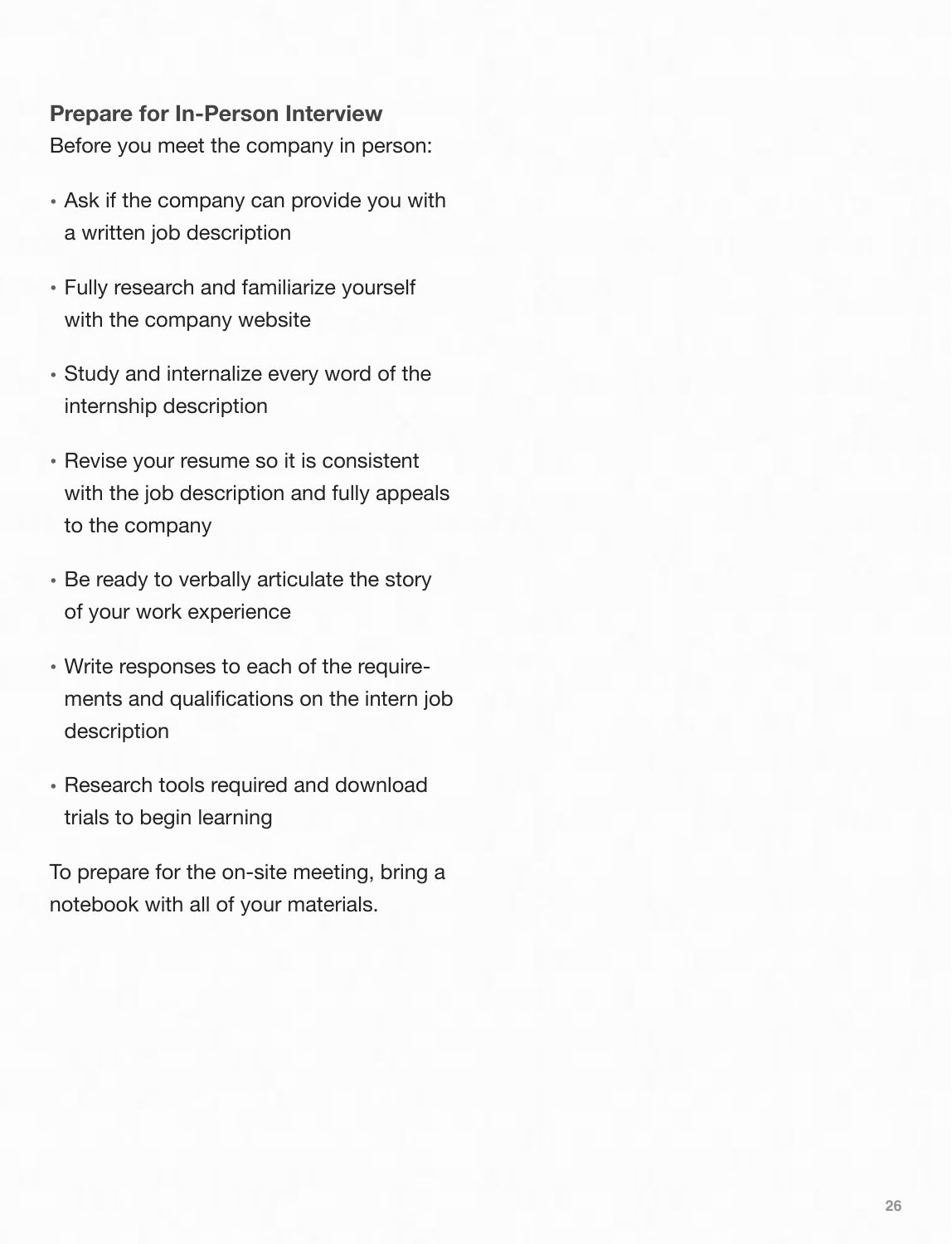#### **What to Ask**

How do you figure out whether or not a particular company is worth joining? Ask these three questions:

1. What am I going to learn in this job?

Make sure you look at each job within the broader context of your career goals where are you hoping to end up? Does this job help you get there in terms of skills and experience?

2. What experience do the founders and company leadership have?

You'll probably learn more by joining a company with a team that has successful startup experience or a track record of strong growth.

3. Can the internship lead to a full-time job when I graduate?

Verify that the company is using the internship as an extended interview and what you'll need to accomplish to join full-time upon graduation.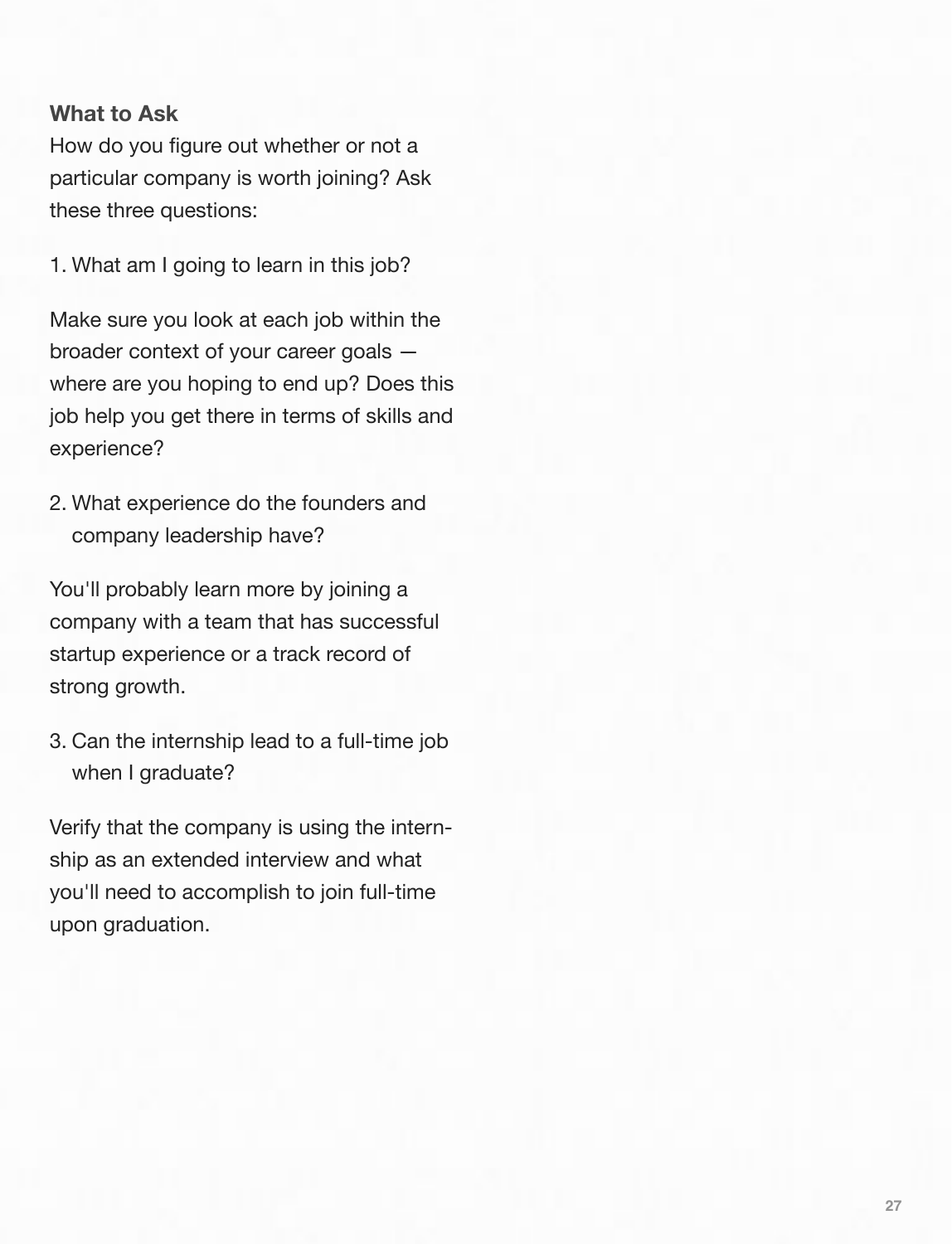## **How to Hit the Ground Running 4**

**Increase your chances of being offered a full time job**

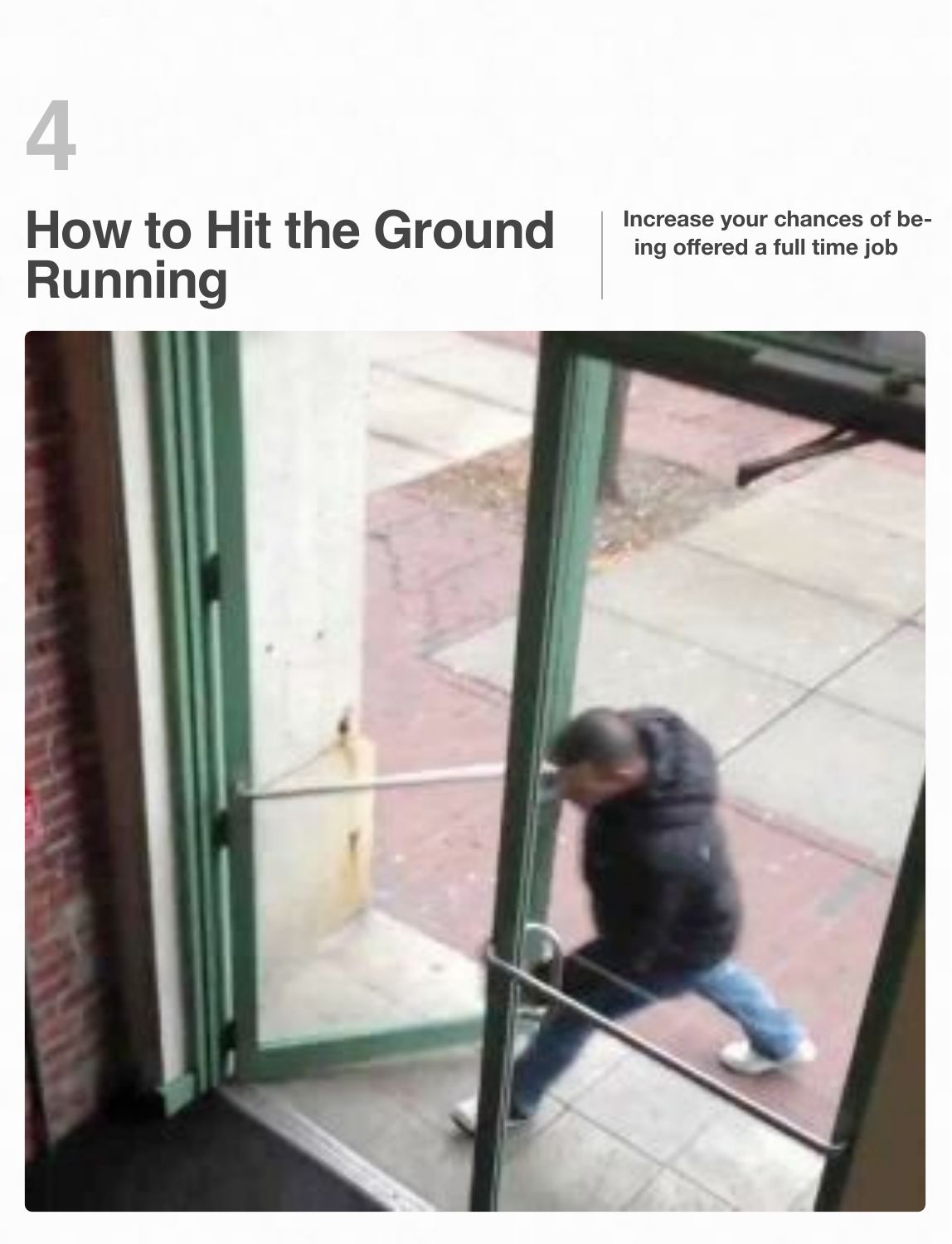### **Learn How a Company Starts and Grows**



Interning is a great opportunity to learn about how high tech companies are formed while contributing to their success. Even more mature high tech companies are continually reinventing themselves in order to grow, and the most dynamic companies will still exhibit many of the traits of a startup.

If you arrive with a basic understanding of how the product and customer development parts of the firm operate, you will

quickly assimilate into the company as a competent, valuable part of the team.

By listening to these short, 2-3 minute lectures, you'll understand what each part of the company must do to help the business succeed as the company progresses from trying to figure out if there are any customers who might want their product to gearing up their marketing and sales operations.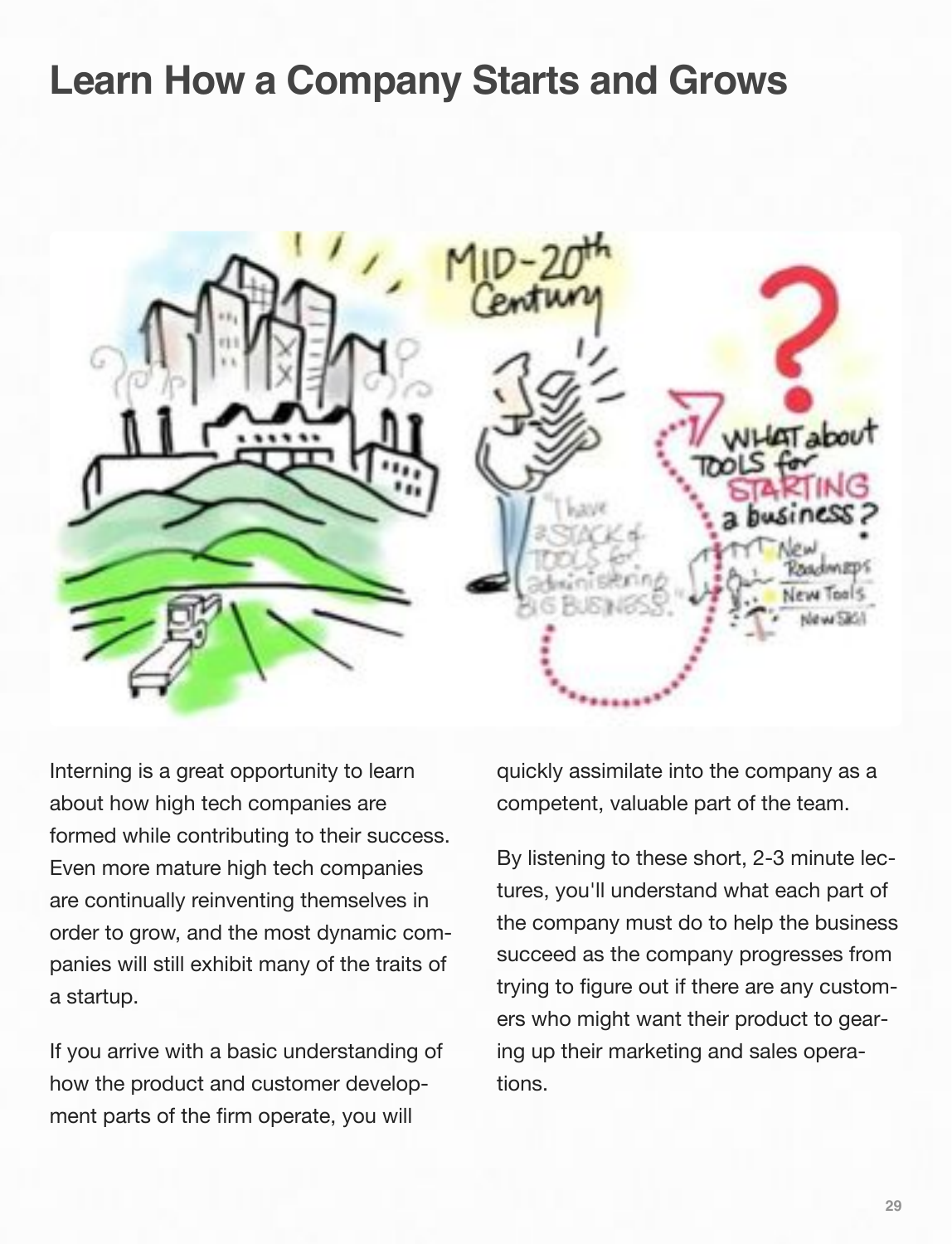The lecturer is Steve Blank, a seasoned Silicon Valley entrepreneur. These lectures are from his popular course "How to Build a Startup" offered for free on Udacity.

#### **Startup versus large companies**

[Lecture 1:](http://youtu.be/k1izZrxR9Lg) Startups are not smaller versions of large companies.

**Strategy of building a startup** [Lecture 2:](http://youtu.be/rr4g-JxGQoM) Forget what you might have learned about how a startup builds a business.

#### **Process of building a startup**

[Lecture 3:](http://youtu.be/IrcP_IQuYk4) Startups use a very different process to build a business.

#### **Agile versus waterfall development**

[Lecture 4:](http://youtu.be/ak97KUFJelM) Engineers go about developing products in a unique way.

#### **Customer and product development**

[Lecture 5:](http://youtu.be/f_LNNnNfpp4) Engineers use an iterative development process with customer feedback to build early products.

#### **Organization of a startup**

**[Lecture 6:](http://youtu.be/VmPTQk5LVlc)** Startup company founders, not middle level managers, actually drive marketing and sales.

#### **Mission of a startup**

[Lecture 7:](http://youtu.be/Gt-rwCUWfqw) A startup is a fledgling company searching for a repeatable and scalable business model.

#### **What is a business model**

[Lecture 8:](http://youtu.be/xRyXo7mWj3A) The business model is how a company creates and delivers value for its customers and itself.

#### **Unique value proposition**

[Lecture 9:](http://youtu.be/PHYKaRVGt3U) The heart of the business model is how the company meets a customer need better than the competition.

#### **Hypothesis testing**

[Lecture 10:](http://youtu.be/PFlSiHWaaMs) The company tests the market to find out if they have a product that meets customers' needs before building the product.

#### **Customer development**

[Lecture 11:](http://youtu.be/TXj3F5MdHUU) Four steps to customer development.

#### **Minimum viable product**

[Lecture 12:](http://youtu.be/joNKkWPafZs) The company builds a minimally viable product to get customer feedback.

#### **Pivot**

**[Lecture 13:](http://youtu.be/p9AuCQTzbgo)** The company more often than not changes both the product and how it is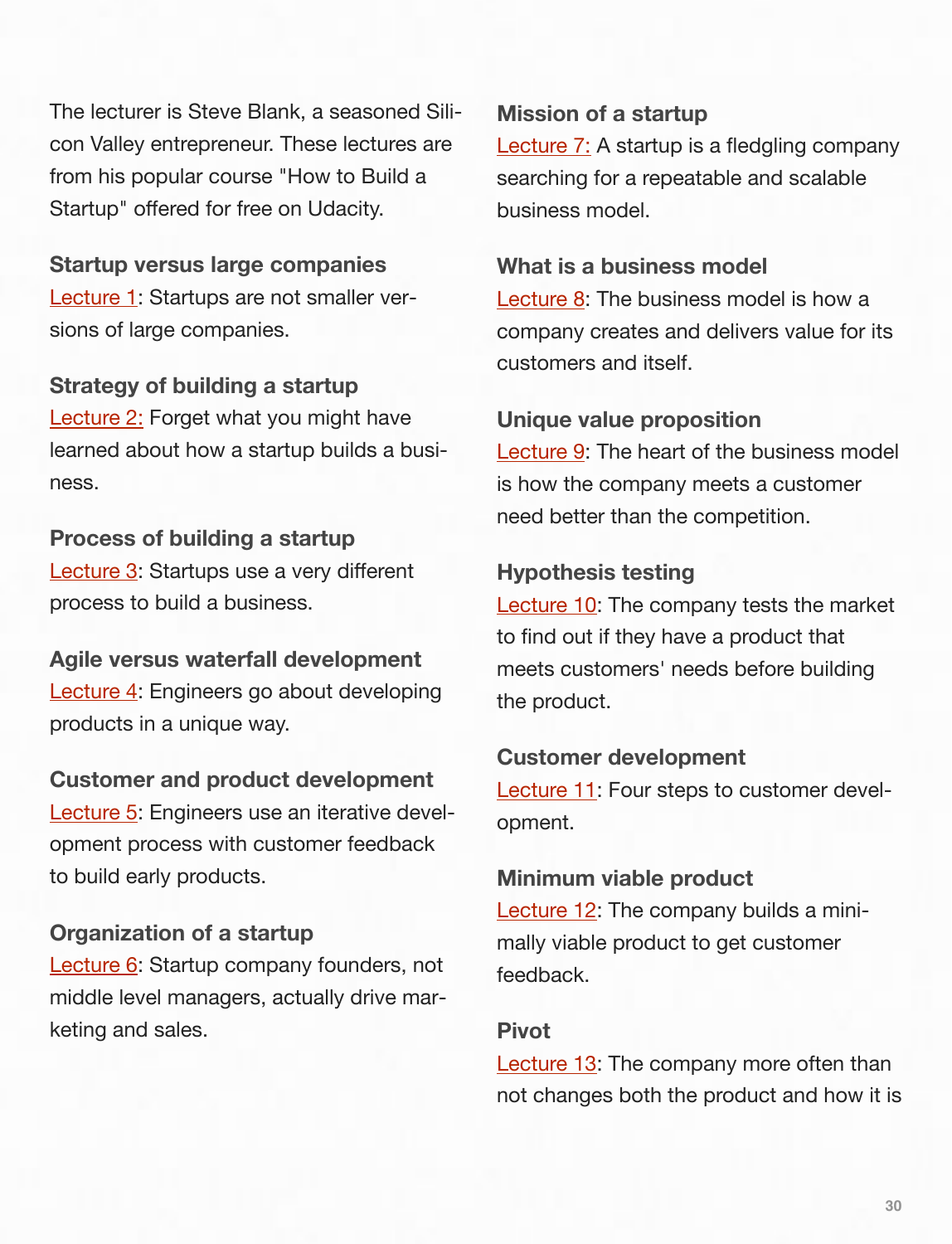sold as a result of early customer feedback.

#### **Customer discovery**

[Lecture 14:](http://youtu.be/FRzz9JJ6iiI) The company goes through customer feedback cycles multiple times before getting ready to build and sell the product.

#### **Customer validation**

[Lecture 15:](http://youtu.be/ewEtBz9SST4) Before ramping up marketing and sales, the company test sells the product.

#### **Customer creation**

After the company finds the correct methods for acquiring and converting customers, it gears up their marketing and sales operations.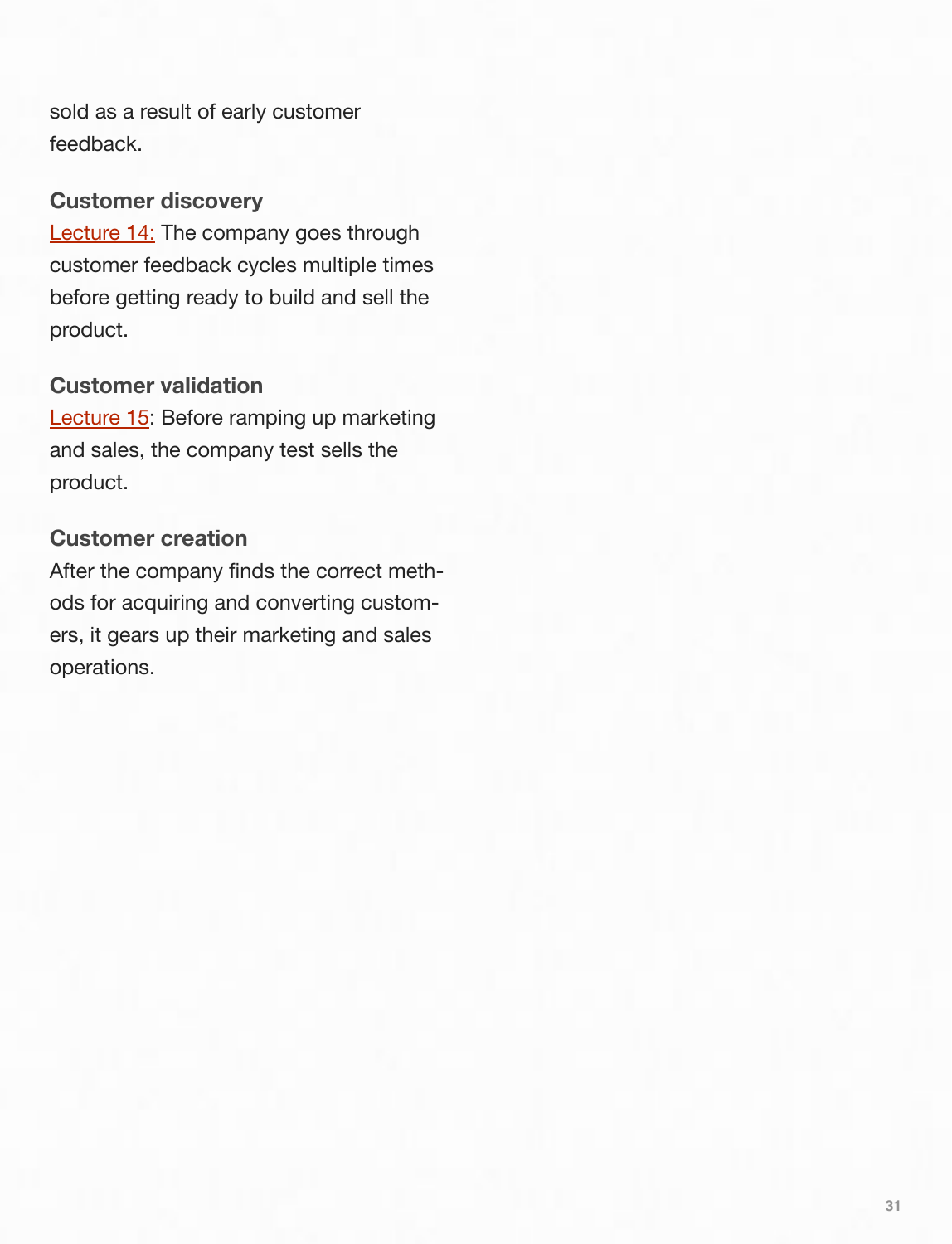## **Key Product Development Methods and Tools**



Each company has favorite methods and tools. We'll cover the most popular or open source versions of the key product development methods and tools.

Most high tech workers learned these on the job. You'll have an advantage if you understand them before hand.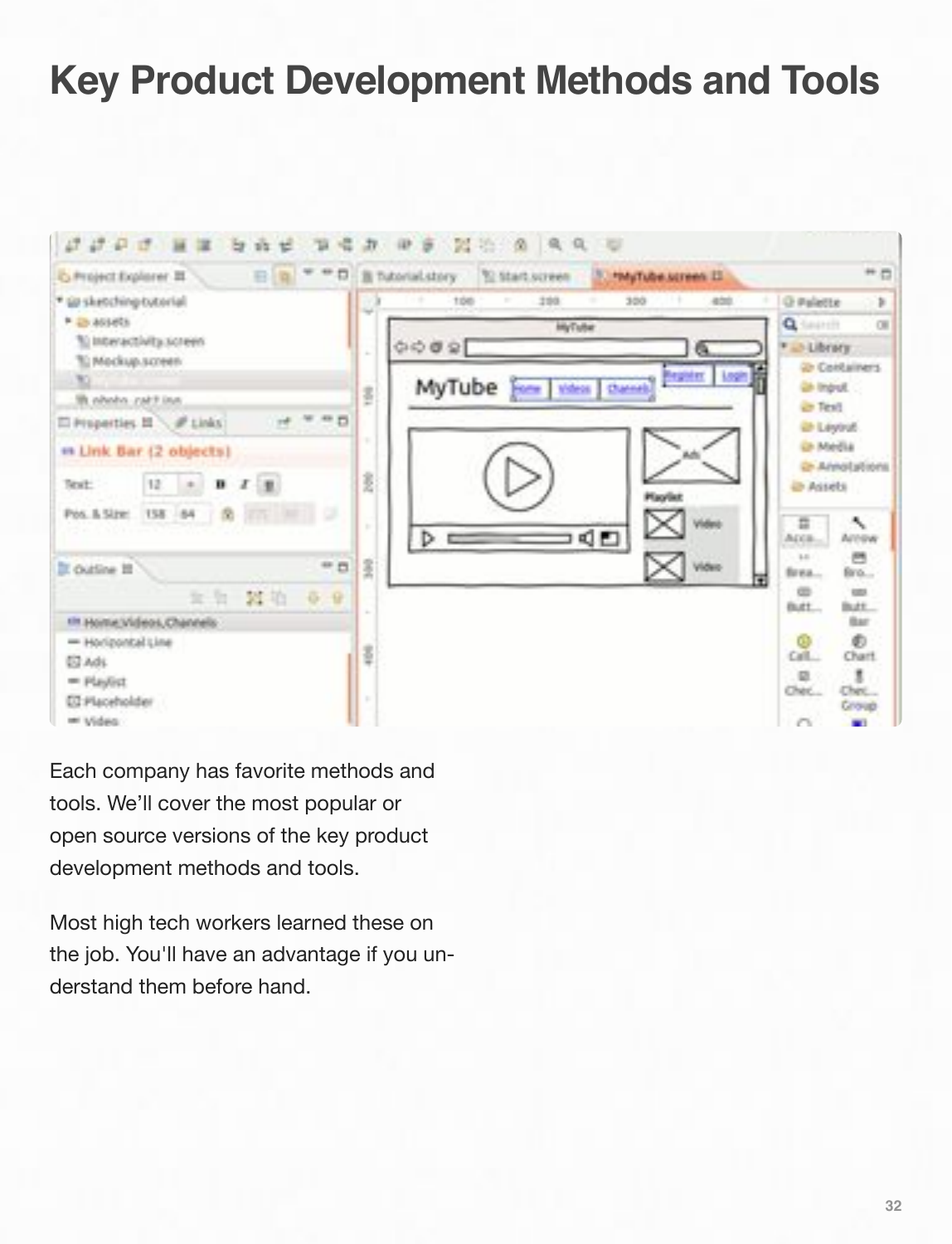The product development process often follows an agile methodology, which means smaller pieces of working functions are "launched" in a high frequency instead of being delivered as an all-in-one package after a long period of time.

For each iteration, the engineering team defines customer requirements; develops specifications; writes and tests the software or hardware; and releases an alpha, beta and general availability version.

**Agile Development**

The development process involves several moving pieces at once, with members of the team moving quickly between various tools and different roles.

Watch this short [video](http://www.axosoft.com/ontime/videos/scrum) about the "scrum" process.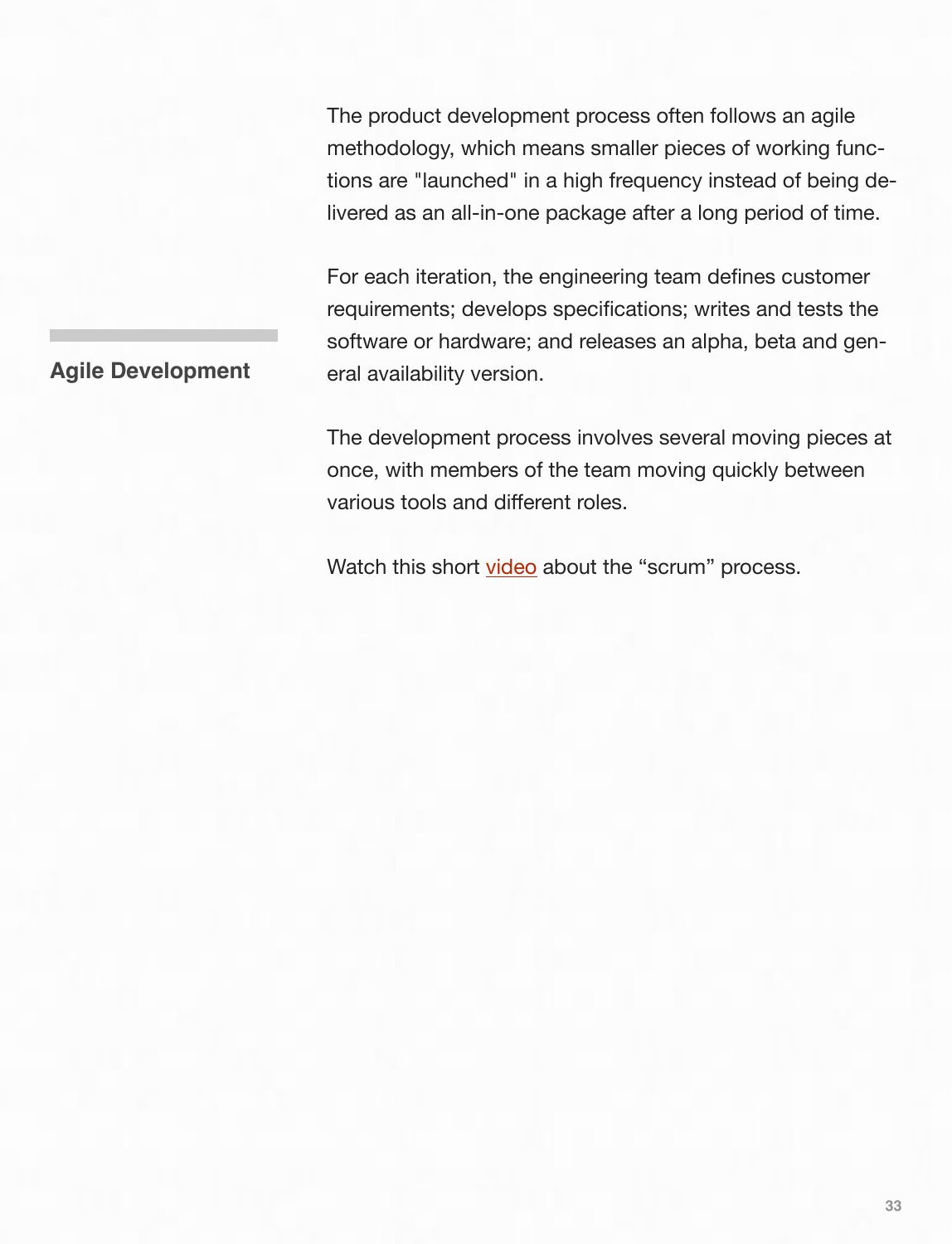Engineers clarify customer requirements with a mock-up technique called story boarding or wire framing. It is a series of sketches or pictures to demonstrate an end-to-end solution for a user scenario.

You generate requirements from the results of the storyboard (with traceability back to the specific element within the storyboard), which are described in a product requirements document or product spec.

As an intern, you'll be assisting the senior engineers document customer requirements. A tool like WireframeSketcher helps to quickly create storyboards, mockups and prototypes.

Learn more about [WireframeSketcher.](http://wireframesketcher.com/features.html)

#### **Storyboards and Wireframes**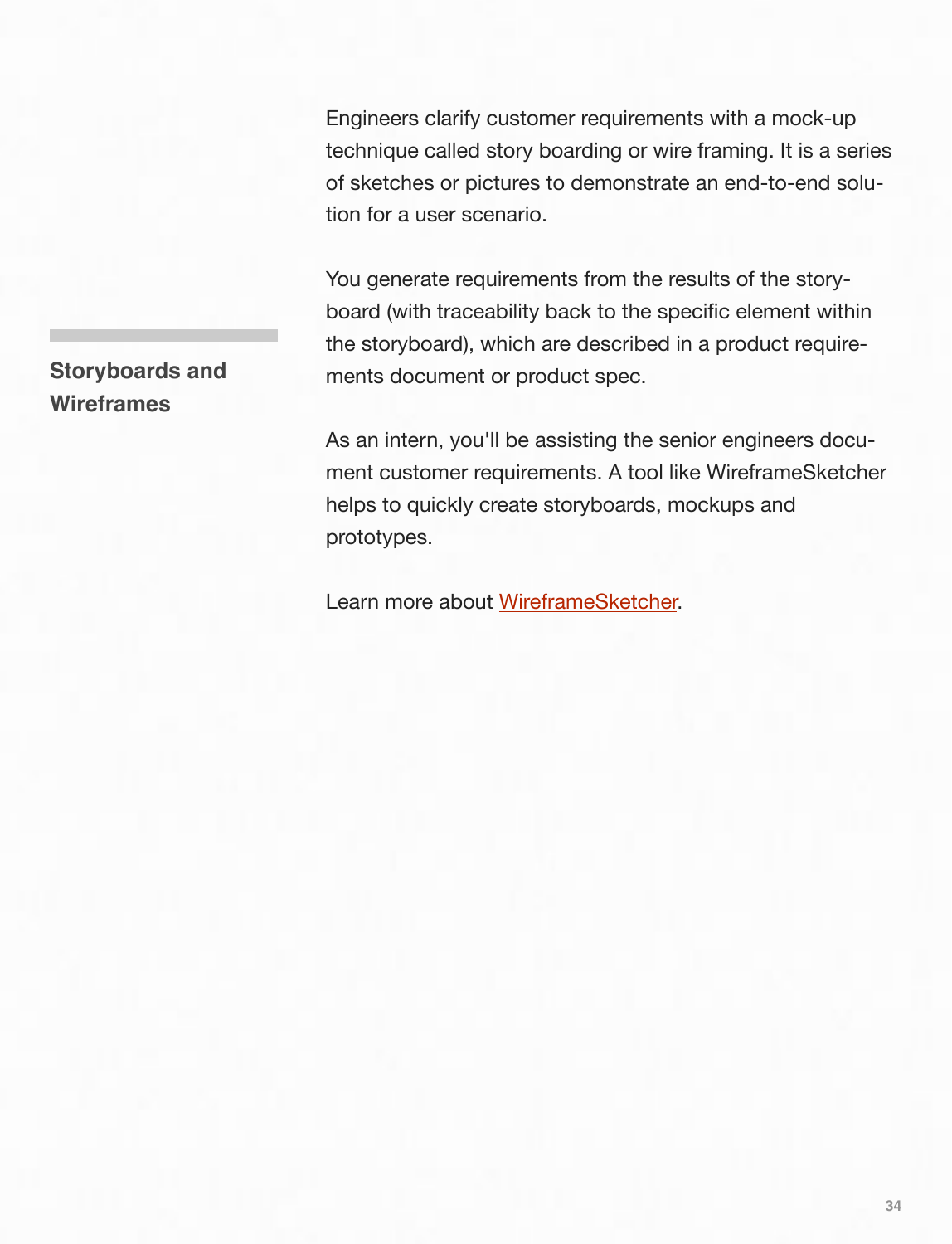Moving from the storyboard to an interactive simulation of the product is called prototyping. You'll assist senior engineers develop code and (in some cases) hardware for the prototype.

A prototype typically simulates only a few aspects of, and may be completely different from, the final product. It allows the engineering team to test high-risk aspects of a design and to get valuable feedback from the users early in the project, and some insight into the accuracy of initial project estimates.

In web development, for example, the initial prototype includes only user interfaces, consisting mainly of HTML pages. Next the screens are programmed and made fully functional using a simulated services layer. In the third phase the services are implemented.

In hardware development, computerized simulations or breadboard models will be created which represent the real design.

There are automated design tools which plug into Eclipse (described in the next section) and transform the prototyped functional requirements into a detailed design document.

#### **Prototype Development**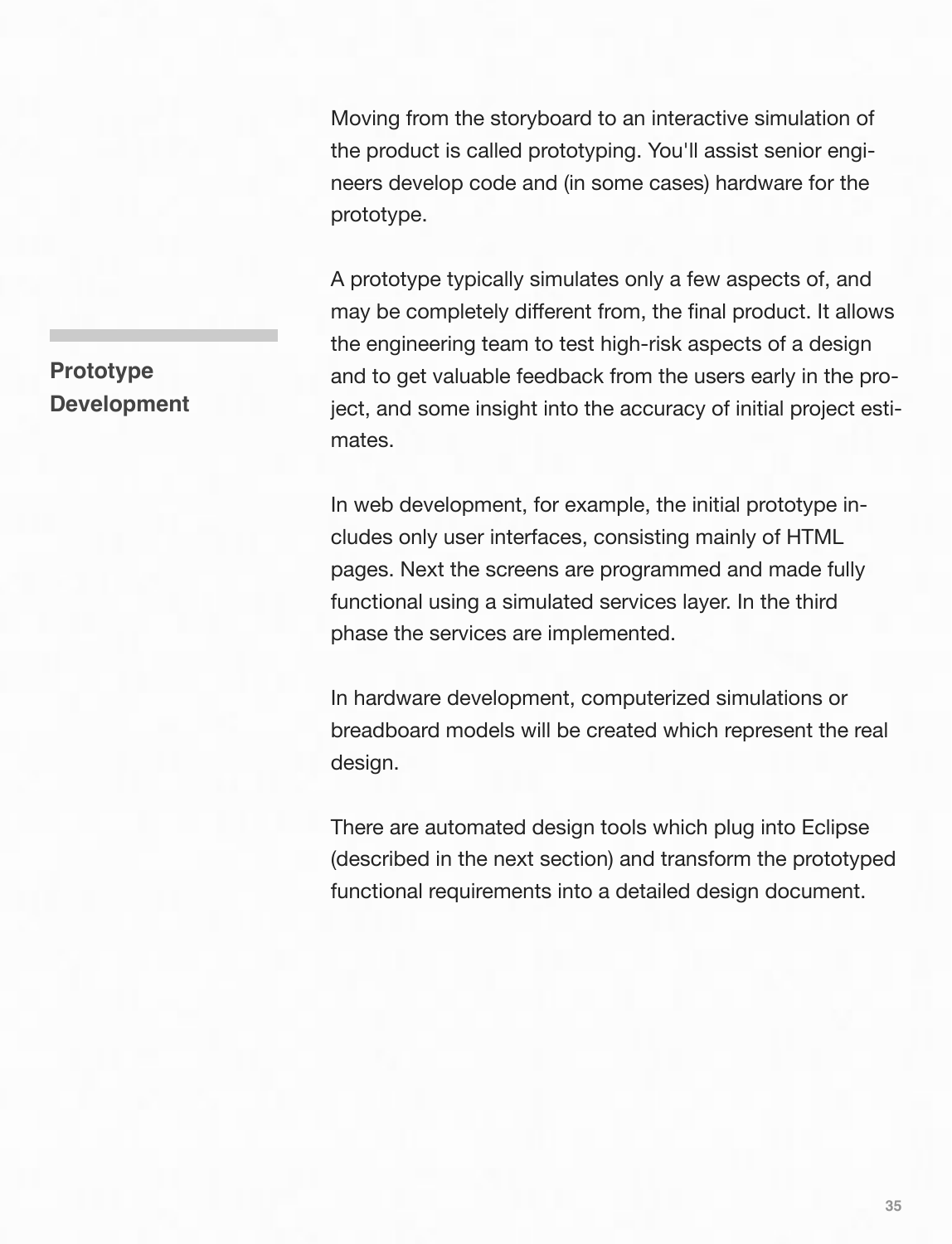An integrated development environment (IDE) is a single computerized workspace in which all software and hardware development is done. It typically provides many features for authoring, modifying, compiling, deploying and debugging software and hardware.

The IDE is used until the engineer is completely satisfied with the code. At that time, other tools, like the automatic test, build and integration systems such as Jenkins (covered later in this chapter) kick in.

IDEs are designed to maximize programmer productivity by providing tight-knit components with similar user interfaces. For example, code can be continuously parsed while it is being edited, providing instant feedback when syntax errors are introduced.

Eclipse is the free and open-source IDE upon which many development frameworks are based. Eclipse is comprised of a system of lightweight plugins for software and hardware developers.

As an intern, you'll be assisting senior engineers develop system-level integration and test strategies to ensure customer requirements are satisfied. Then you'll assist senior engineers set up and customize the IDE with all of the plugins and tools you develop that automate the build and release process.

Learn more about [Eclipse.](http://www.vogella.com/articles/Eclipse/article.html)

**Integrated development environment**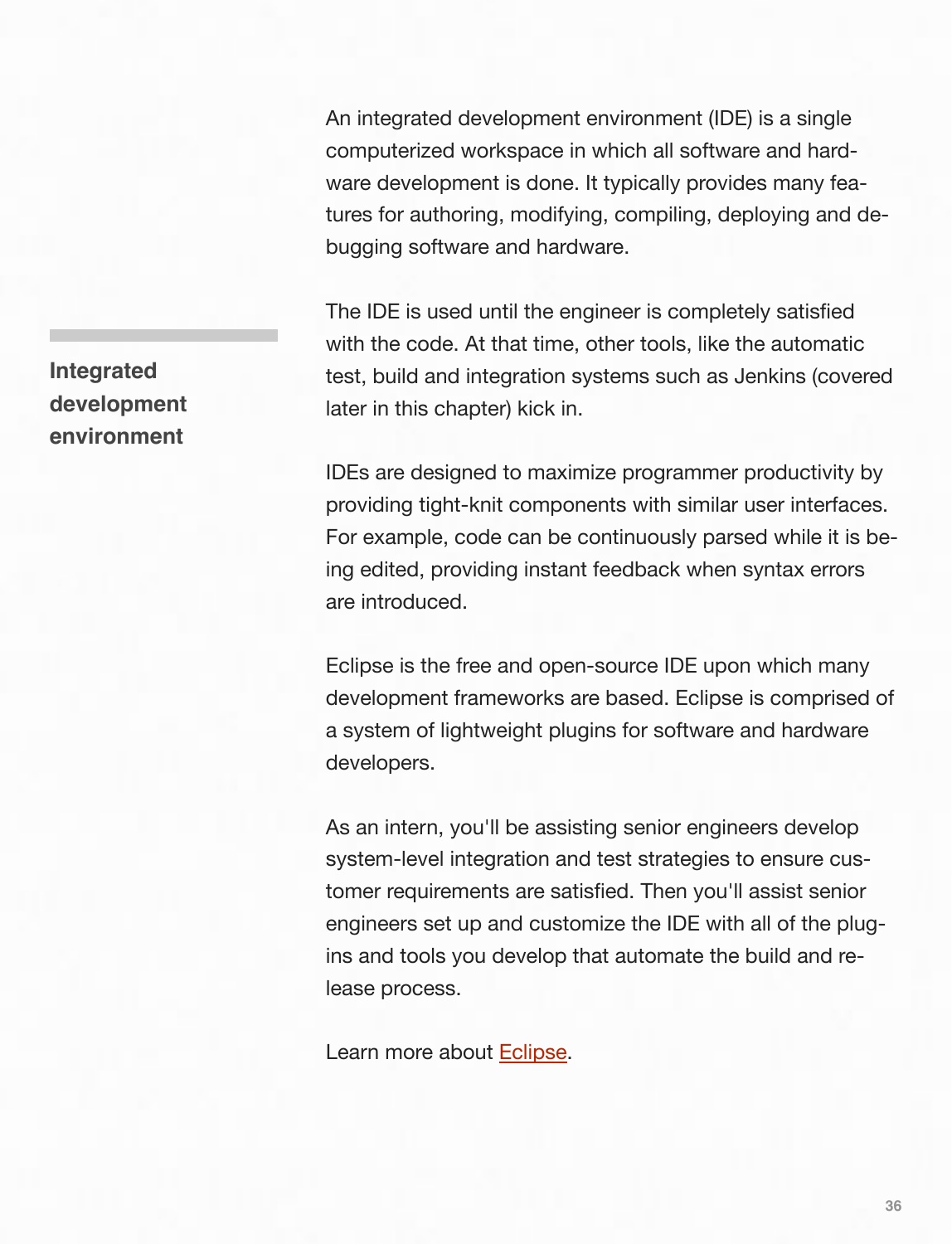An issue tracking, or defect tracking system allows you to track bugs and code changes; communicate with teammates; submit and review fixes; and manage quality assurance.

The typical life of a bug goes something like this: A tester identifies a new bug. New bugs are created either as unconfirmed, new, or assigned. Typically, a developer will accept a bug (or assign it to someone else). Once the developer has corrected the bug, he or she can mark it as resolved, specifying how it was resolved: fixed, invalid (not a bug), duplicate, won't fix, and the (in)famous "works for me." A resolved bug isn't officially closed until someone from quality assurance checks it out. Once quality assurance has confirmed the correction, the bug becomes verified. It remains in this state until the product release containing the fix actually ships, at which point it is closed.

As a quality assurance intern, you'll assist senior engineers troubleshoot and report defects. Bugzilla is a popular tool that helps the development team get organized and communicate effectively. There is a plug-in that integrates Bugzilla into the Eclipse workbench.

Learn more about [Bugzilla.](http://linux.die.net/Bugzilla-Guide/how.html)

#### **Issue tracking**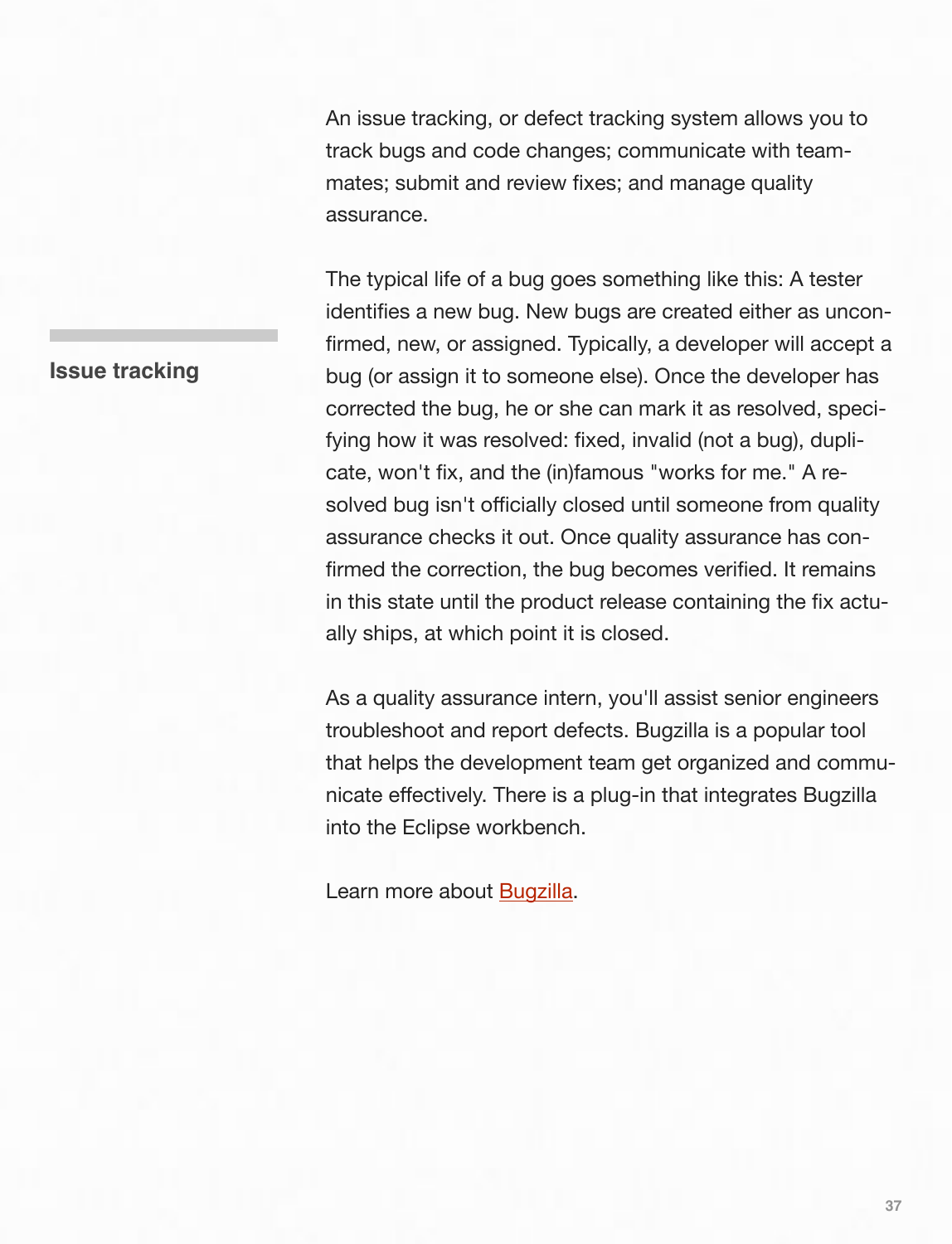As a software development intern, you'll assist senior engineers develop code. So, you need to be familiar with "source code control."

Source code control refers to the practice of storing files containing program source code (and other project artifacts) in a common repository. Using source code control, multiple developers can work on the same project (including the same project file) at the same time. A repository can be queried for a detailed listing of the changes that occurred each time a file was edited. Files under source code control that have been locally modified can also be reverted to their previous state.

Changes are usually identified by a number or letter code, termed the revision number. For example, an initial set of files is "revision 1". When the first change is made, the resulting set is "revision 2", and so on. Each revision is associated with a timestamp and the person making the change. Revisions can be compared, restored, and with some types of files, merged.

Git is a free and open source distributed version control system designed to handle everything from small to very large projects with speed and efficiency. There is a plug-in which allows you to use Git directly within the Eclipse IDE.

Learn more about [Git.](http://git-scm.com/documentation)

#### **Version control**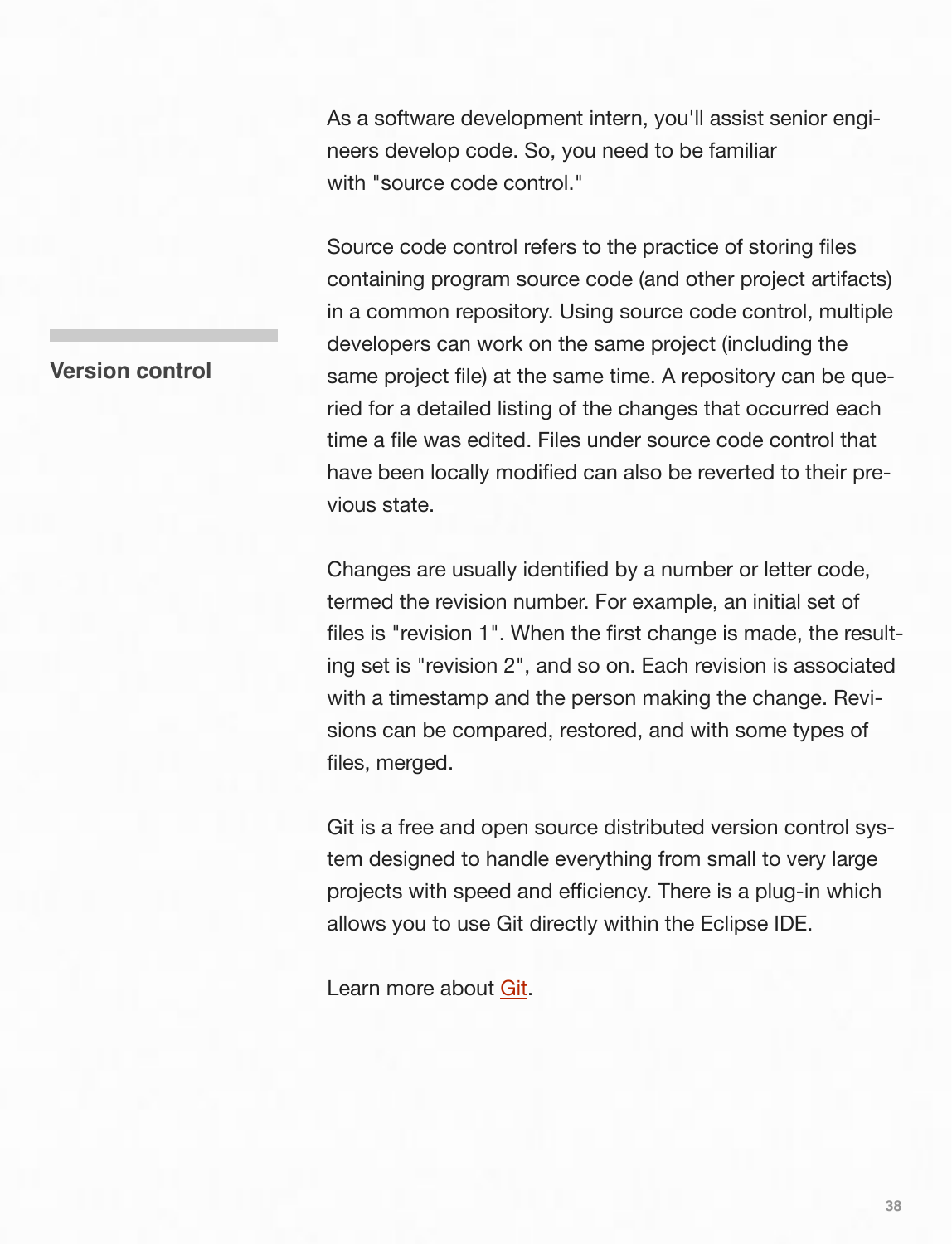Project management tools like Launchpad, a collaboration and hosting platform for software projects, make it easy to share code, bug reports, translations and ideas across projects.

These tools are designed to enable collaboration among programmers, users, and the wide spectrum of other kinds of contributors who participate in the process of building and deploying software.

Launchpad's sidekick is a distributed version control system called Bazaar. Bazaar encourages a development workflow that makes heavy use of branching. When an individual contributor wants to work on a project, they create their own branch into which they push their changes. When the changes are ready, the contributor will propose merging the branch back into the trunk. The maintainers will evaluate the code and then either perform or reject the proposed merge.

There is an Eclipse plugin that integrates with Launchpad. Developers can also automatically import code of their projects on Git.

Learn more about **Launchpad**.

#### **Project management**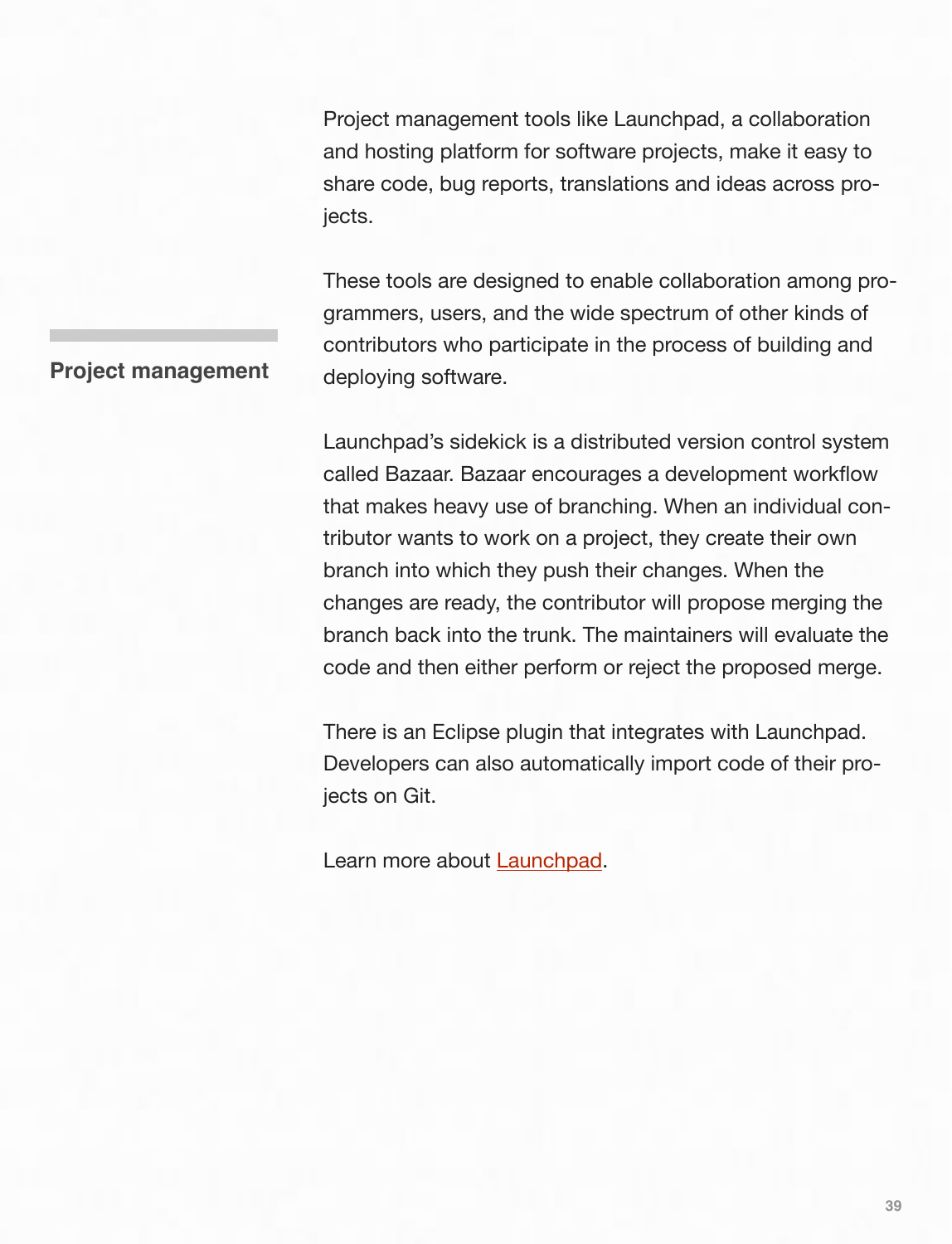Continuous integration and testing applies quality control to small pieces of effort, frequently. It aims to improve the quality of software, and to reduce the time taken to deliver it. It is used during the entire development process, which includes requirements definition, software design, coding, source code control, code reviews, change management, configuration management, testing, release management, and product integration.

#### **Quality assurance**

It verifies that the product implements the requirements; validates that the requirements satisfy the customer; and tests the product to make sure it is defect-free.

There are automated tools such as Jenkins used for building and testing software continuously during the development. Jenkins works with Eclipse.

For each new revision pushed into the source control management system (such as Git), Jenkins wakes up and starts a "build" for the project. It is especially used when distributing applications to beta testers in the field, gathering feedback and maintaining control over the distribution.

Jenkins allows you to distinguish good builds from bad builds by introducing the notion of 'promotion'. Put simply, a promoted build is a successful build that passed additional criteria. Promoted builds will get a star in the build history view, and it can be then picked up by other teams, deployed to the staging area, etc., as those builds have passed additional quality criteria.

Learn more about [Jenkins.](https://wiki.jenkins-ci.org/display/JENKINS/Meet+Jenkins)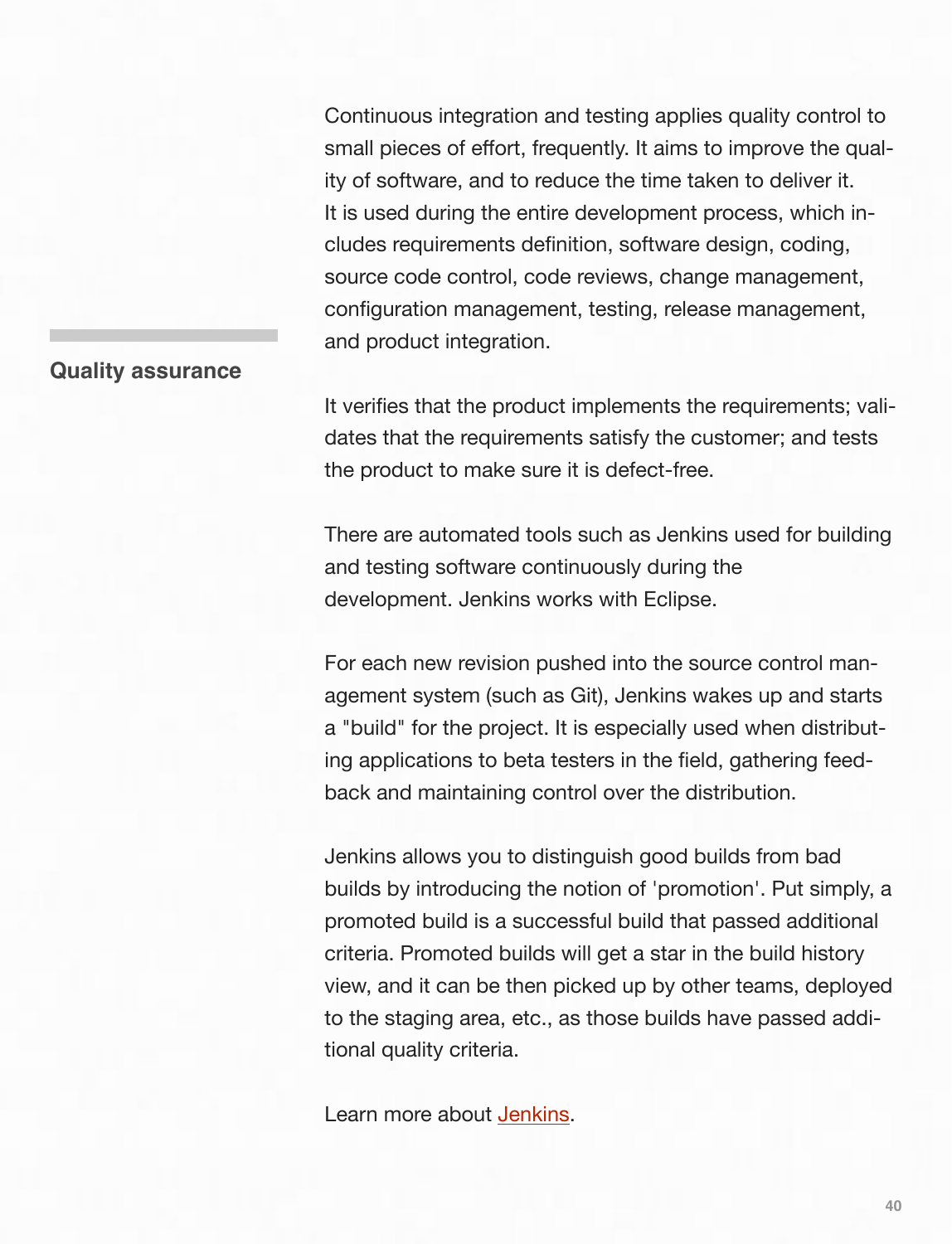Jenkins is especially useful during alpha and beta testing. Alpha testing is simulated or actual operational testing by an independent test team at the company's site. Beta testing comes after alpha testing and is done by a limited audience outside of the engineering team. The software is released to groups of people so that further testing can ensure the product has few faults or bugs.

#### **Alpha and beta testing and release**

A release candidate is a beta version with potential to be a final product. In this stage of product stabilization, all product features have been designed, coded and tested through one or more beta cycles with no known showstopper-class bug.

General availability is the point where the software has been made available to the general market. Security and compliance tests have been completed, marketing collateral is finished and is available in as many languages as deemed necessary for the target market.

Often an end product is the sum of the code provided by many organizations and individuals involved in the product. A document called a bill of materials fully records the vendor names and part numbers, including details to track vendor upgrades.

The bill of materials serves as the primary reference file for product data when transferring product information from the original equipment manufacturer to the electronic manufacturing services provider and from the electronic manufacturing services to its vendors and suppliers.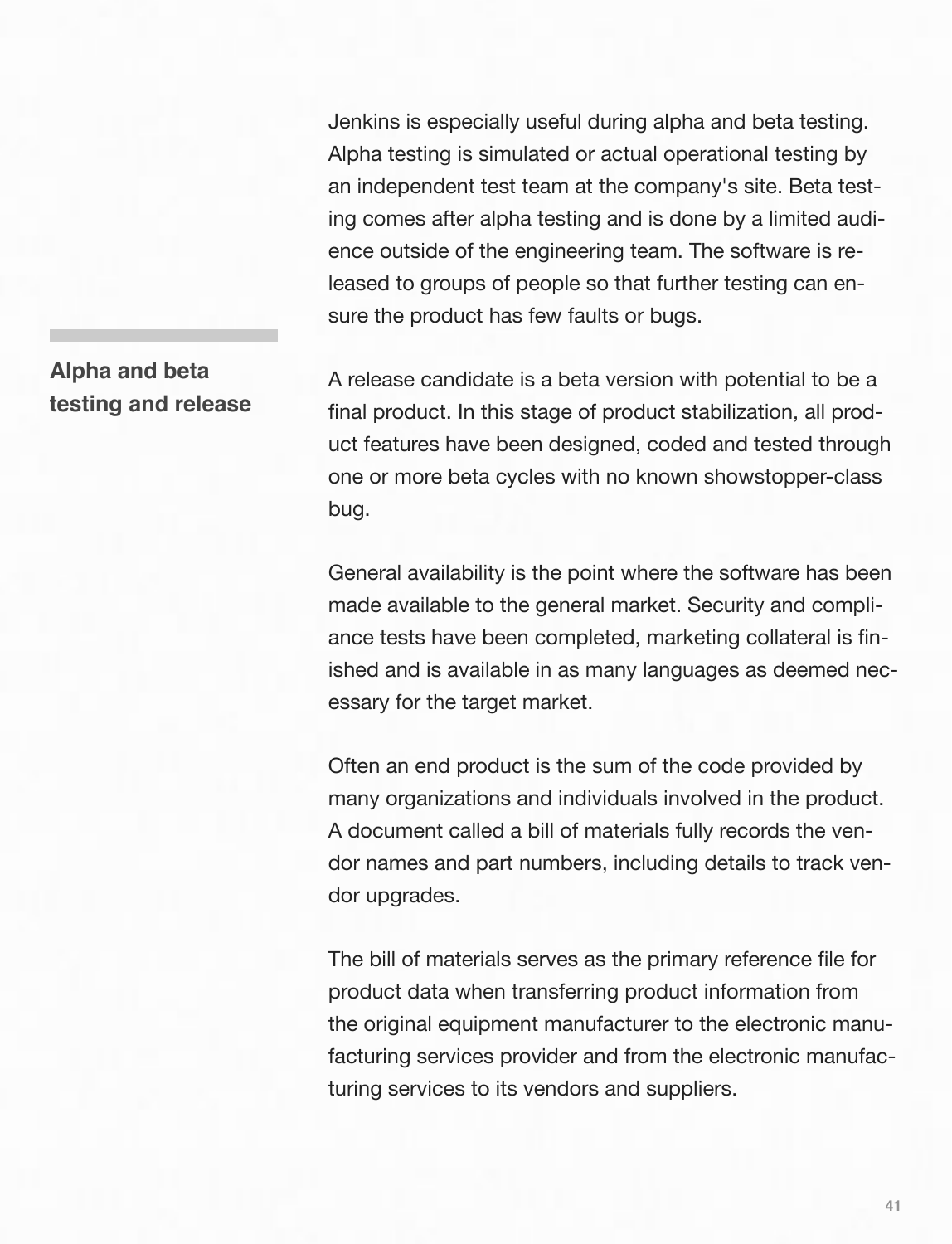After the product is released, installation and customization (such as by setting parameters to the customer's values) may be necessary.

As an intern, you'll provide end-user desktop support; diagnose and resolve application and operating system issues; and manage end-user problems in a ticketing system.

**Ticket system**

Most companies will have an idea of the questions that are most likely to pop up before the helpdesk is launched and can create an initial set of responses for these, but it's essential to monitor queries and look for trends. These trends can signal the need for a canned reply or knowledgebase article, or may be cause to look into having certain features simplified and made more easily apparent for the average user.

Tools like Zendesk provide the support team with a holistic view of your customers and their support issues. When working on a ticket, they will have instant access to unified customer information, be able to search the agent knowledge base, and pull relevant data from other areas of your business.

Learn more about [Zendesk.](https://support.zendesk.com/entries/21231343-Solving-your-first-ticket)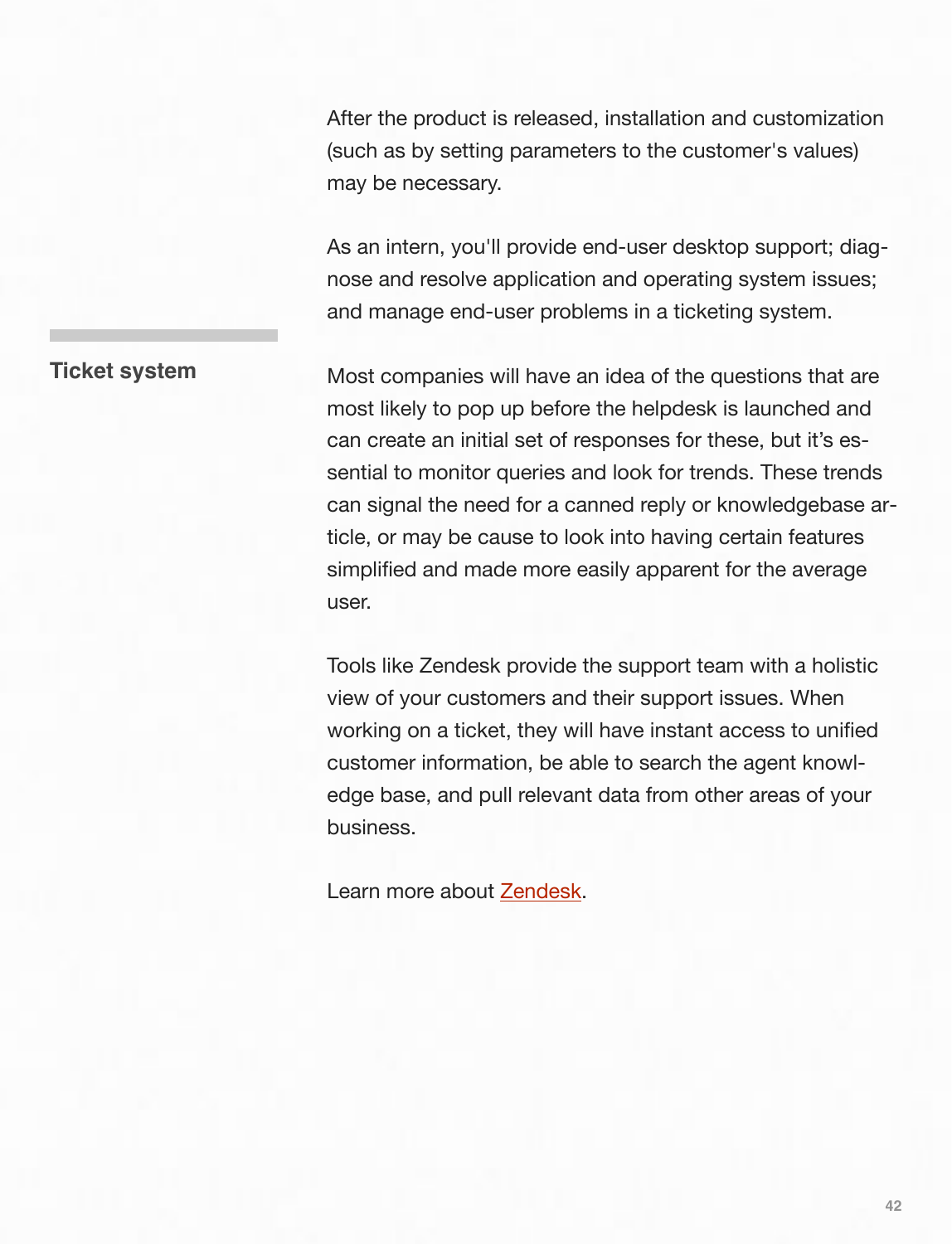### **Key Customer Development Methods and Tools**



Each company has favorite methods and tools. We'll cover the most popular or open source versions of the key ones used in customer development. You'll have an advantage if you understand them before hand.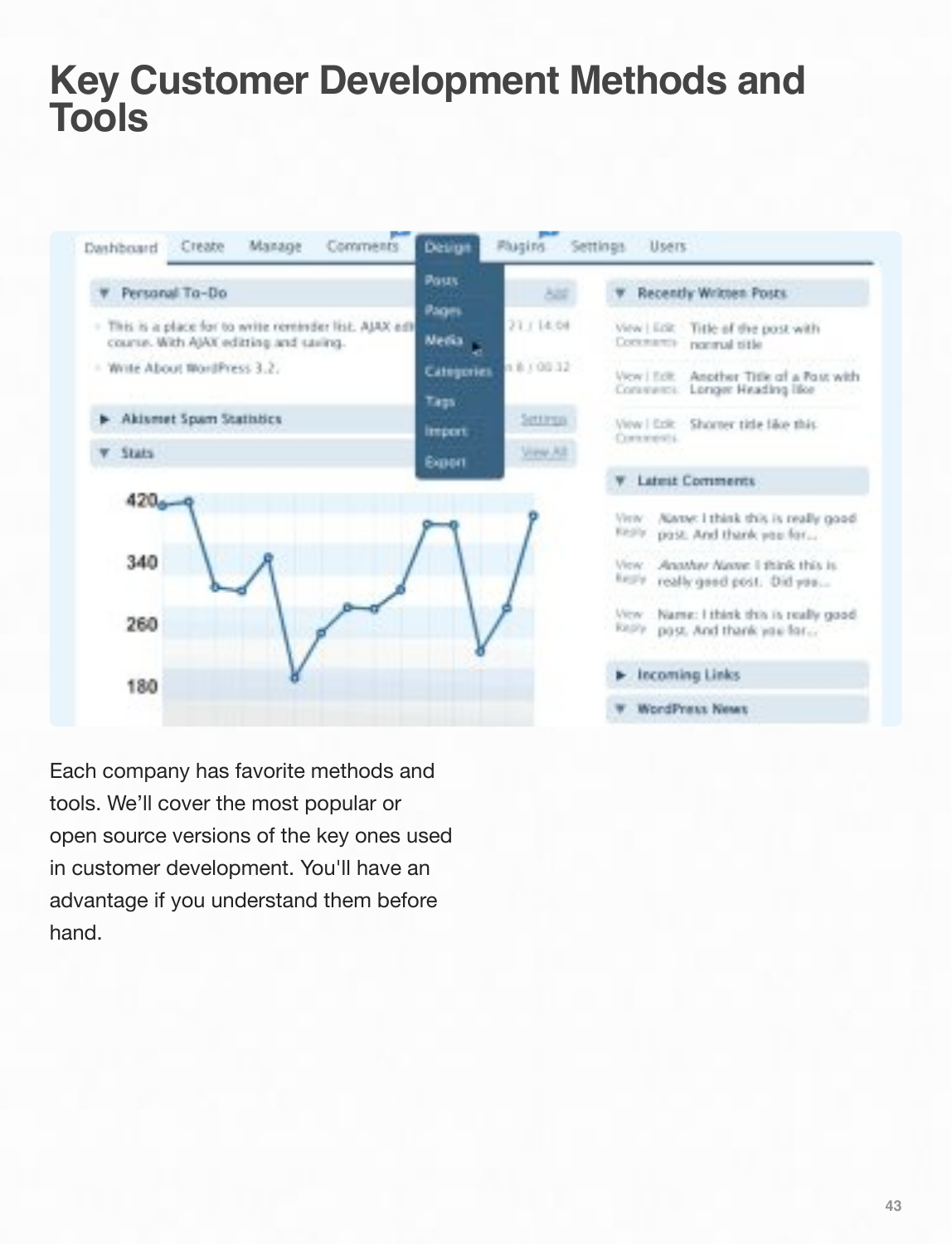Your workbench for managing your company's interactions with current and future customers is called a customer relationship management (CRM) system. It is a software program to organize, automate, and synchronize sales, marketing, customer service, and technical support.

The core of a CRM is a centralized contact database for tracking and recording every stage in the sales process for each prospective client, from initial contact to final disposition. It can also be used to create, assign and manage help requests made by customers.

As an intern, you' be managing the CRM lead generation database. That means entering contact information and running reports on their progression from a lead to a customer. The most commonly used CRM is called Salesforce.

Learn more about [Salesforce.](https://help.salesforce.com/)

**Customer relations management**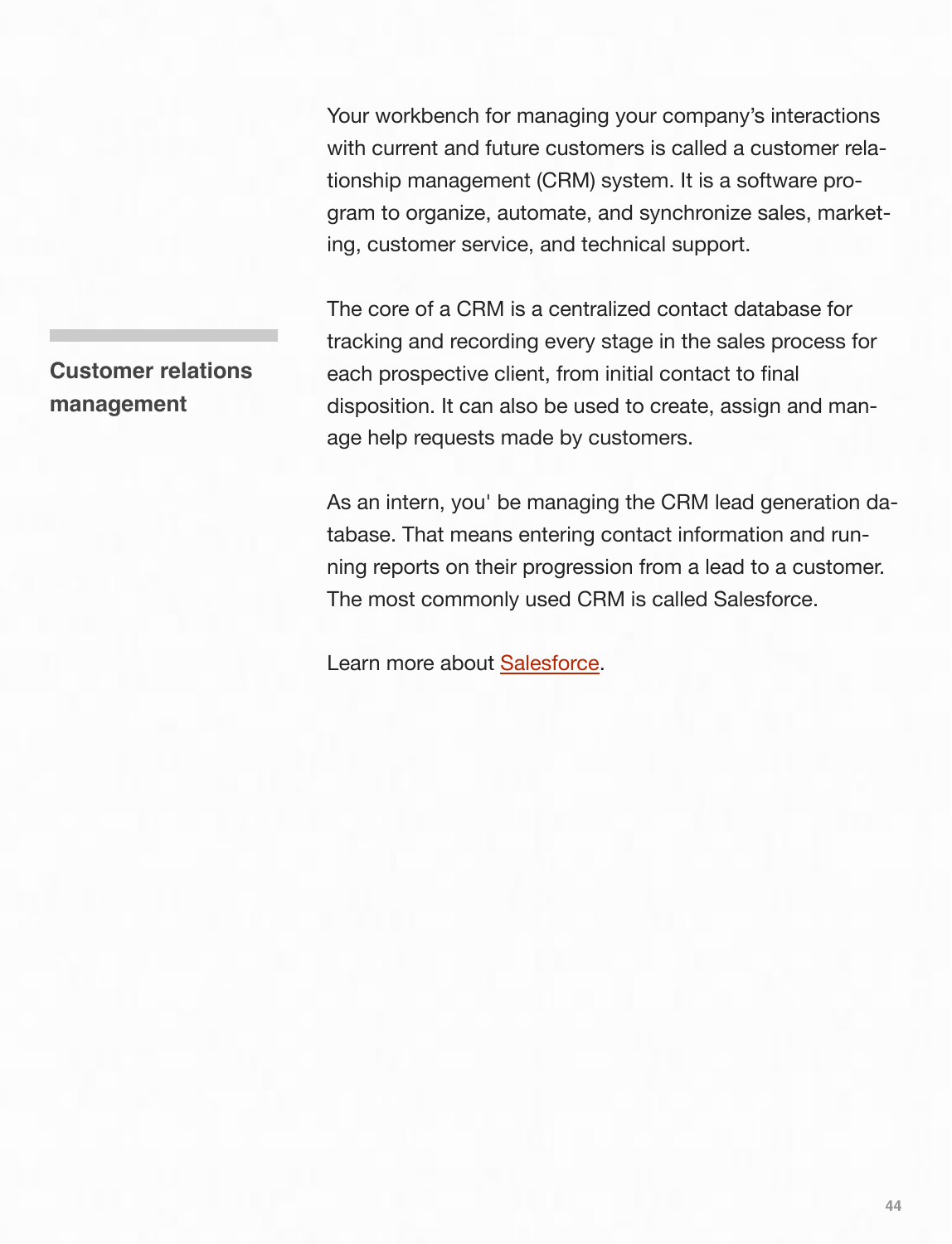As an intern or entry-level employee, you will execute and manage email marketing campaigns.

Good email marketing involves effective subject line writing (getting your messages opened), your distinctive voice (getting those messages read), and delivering specific quality content your leads need and will share with others (inspiring referrals and word-of-mouth).

#### **Email marketing**

Email marketing tools such as ConstantContact allow you to create your email marketing database, segment and target your email campaigns, and store all of your contacts and analytics data in one place.

To optimize your email marketing you need to test constantly to get better results (e.g., changing messaging, time of day email is sent, changing the design, etc.)

Learn more about [ConstantContact.](http://www.constantcontact.com/learning-center/learn-it.jsp)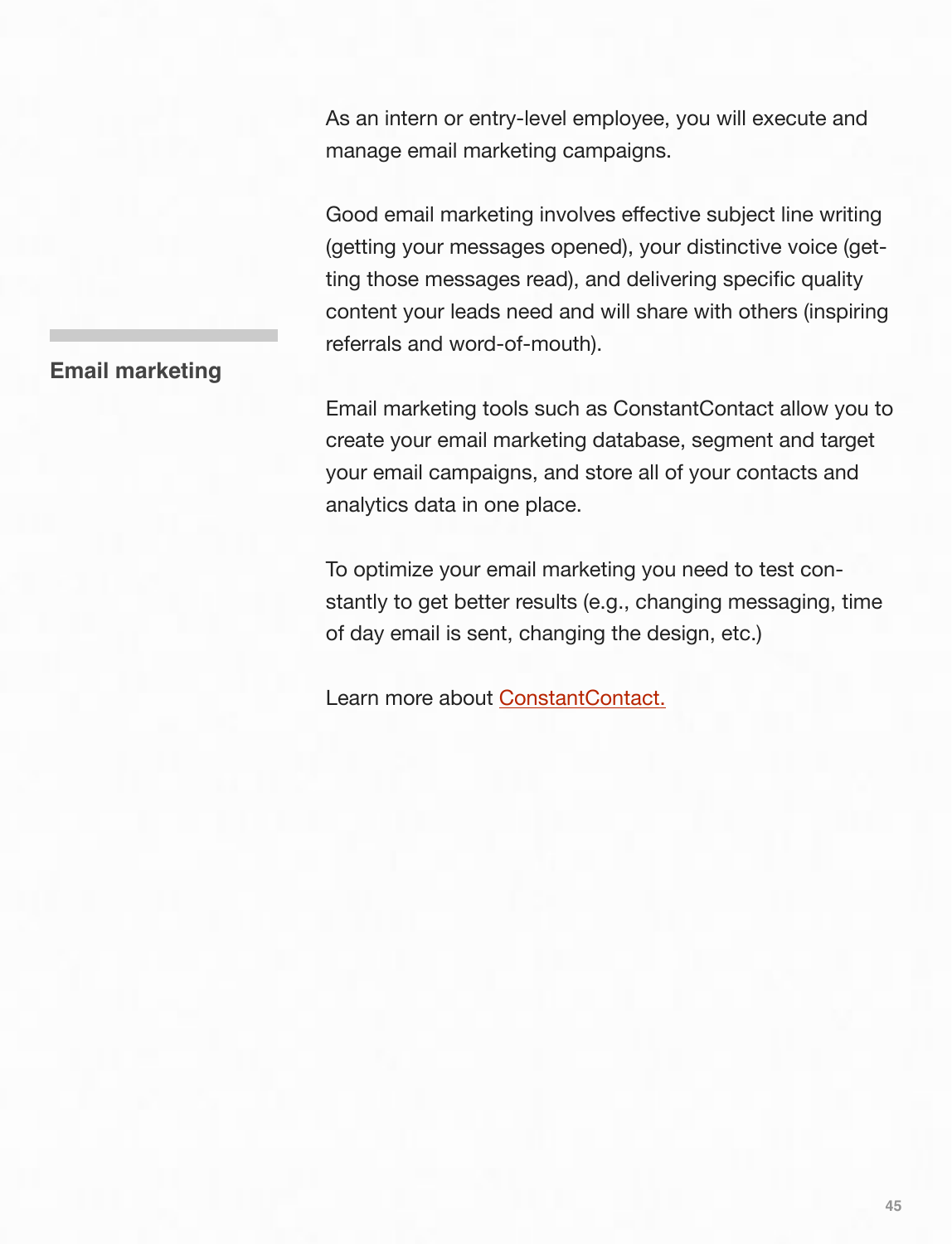By using social media to provide content that your prospects want to receive and talk about, you build relationships and communicate directly with them. The aim is to engage prospects and convert them to customers.

The key to community building is to learn where your community is and what they care about. Engage where they engage on WordPress, Google+, Twitter, Facebook and LinkedIn, and read and share the content that matters to them.

Content should help prospects validate that they have the need you are meeting and introduce your solution. It should also help them determine whether you are the best fit. Proof points such as customer testimonials, reviews, etc., are helpful.

For example, the #measure Twitter community is a vibrant, enthusiastic group of data experts discussing marketing and web analytics. A marketing analytics company would tap into this existing and engaged audience to share their unique content and grow their community.

Tools like HootSuite allow you to manage all of your social media accounts, efficiently track conversations and measure campaign results.

Learn more about [HootSuite.](http://hootsuite.com/features/social-networks)

#### **Social media marketing**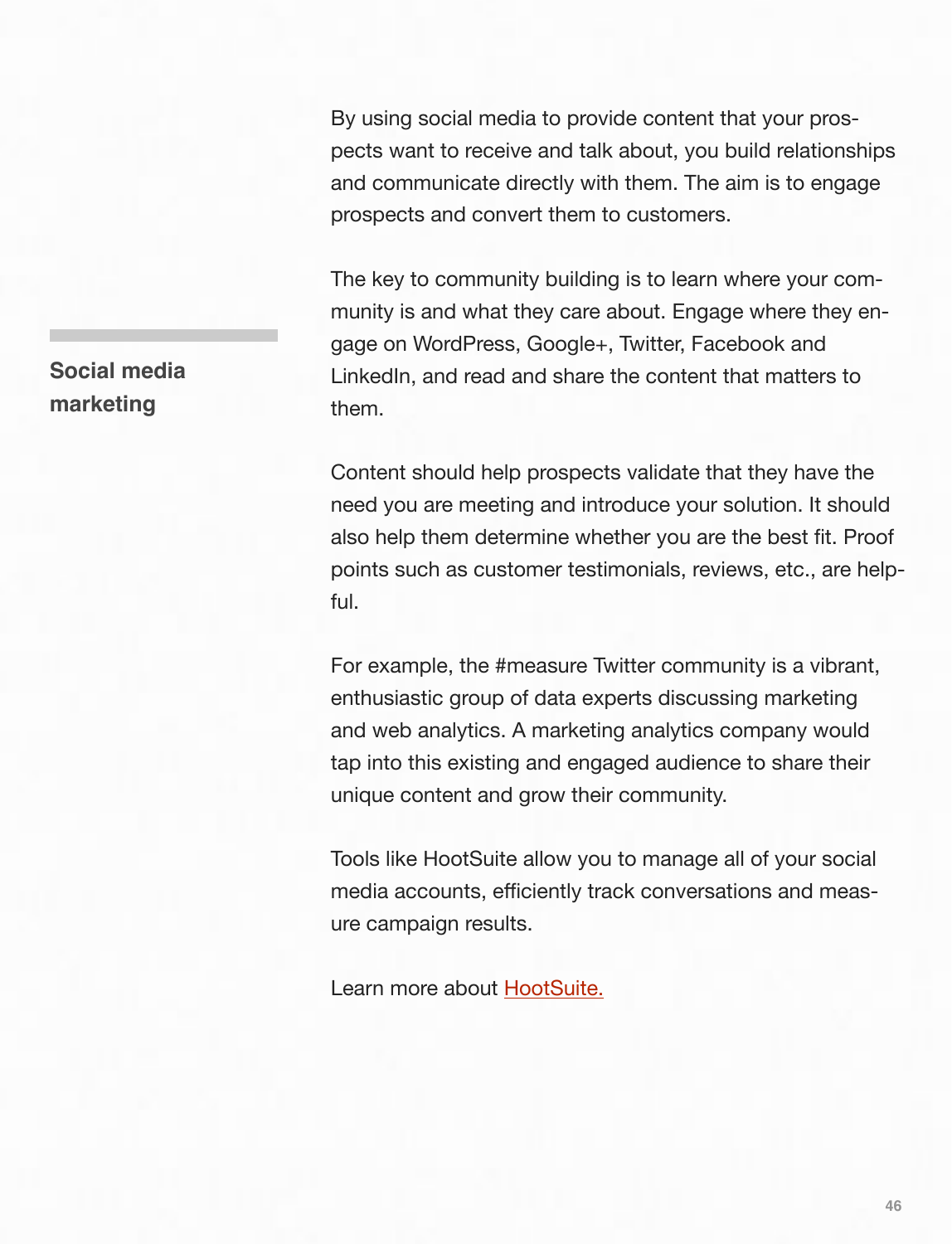High tech companies monitor information about interactions on a website to track the referrer, search keywords, IP address, and activities of the visitor. With this information, a marketer can improve the marketing campaigns, site creative content, and information architecture.

As an intern or entry level employee, you'll be analyzing statistics about the number and quality of leads and customers your marketing efforts actually drive, and helping to establish an action plan for web based lead generation. You'll also be running search engine optimization reports and helping with analysis.

Tools like HubSpot make it easy to monitor every channel and every touch point with your prospects. With other tools like Google Analytics, you can easily track clicks for your site from traffic sources such as paid AdWords. By identifying the search queries that drive traffic to your site, you can also learn which keywords make the most sense for your business objectives.

Learn more about [Google Analytics.](http://www.google.com/analytics/features/index.html)

#### **Internet marketing**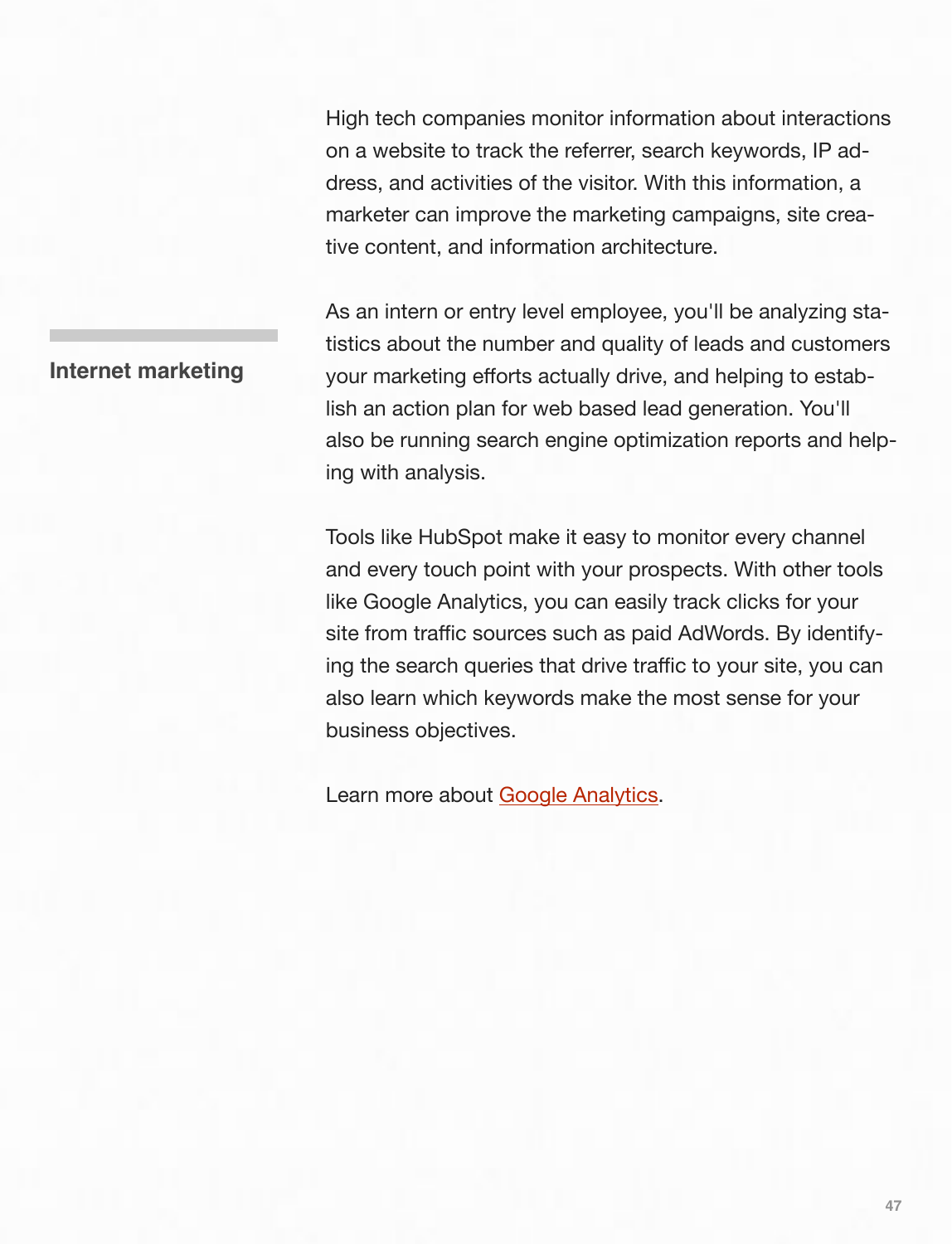Your company has created a profile of your ideal customer. As an intern, you'll be creating lists of these ideal customers. There are "list brokers" that allow you to rent or purchase a relevant list. However, one of the best sources of a prospect list is one that your company develops from the contacts made at speaking engagements, trade shows or networking events.

#### The biggest advantage to this list is that the prospects have already had some contact with you and your product or service. When you call them or send them an email, there is an affinity.

The first step in prospecting is to verify the prospect list you just built. You'll have a calling script that will quickly help you verify the contact information. Many times, front-office staff or an assistant will be able to validate the information and the name of the decision maker.

As an intern, you'll make calls to qualify prospects and set up appointments and enter this information in your customer relations management lead generation database.

#### **Target list prospecting**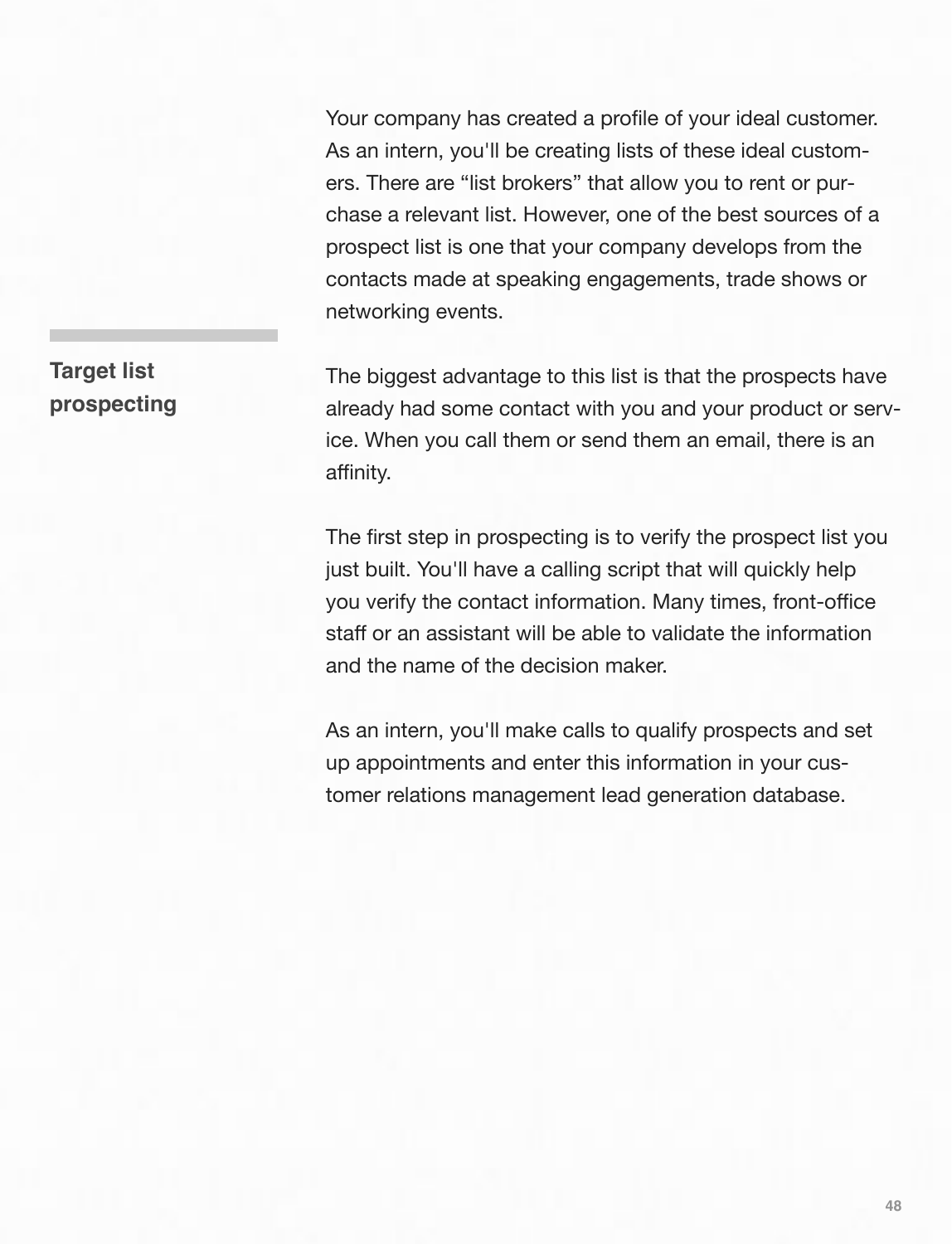After the target list is completed, and verified, an outbound team rep calls them. That rep could be you!

You'll have a list of prospects' names, titles, company names and phone numbers, and a reasonable expectation that everyone on the list is a valid potential buyer.

When you call, you'll be presenting a quick "prospecting offer" that clearly states who you are, what you are selling, and one or two features of your product or service. You finish up with "Is that what you want?" If yes, the prospect is handed to a sales person (a "closer") who will further qualify the prospect by doing an online product demonstration.

Short-term success is defined as setting a follow-up sales appointment with a decision-maker who wants the result you can produce, and is willing and able to pay for that result now.

#### **Outbound prospecting**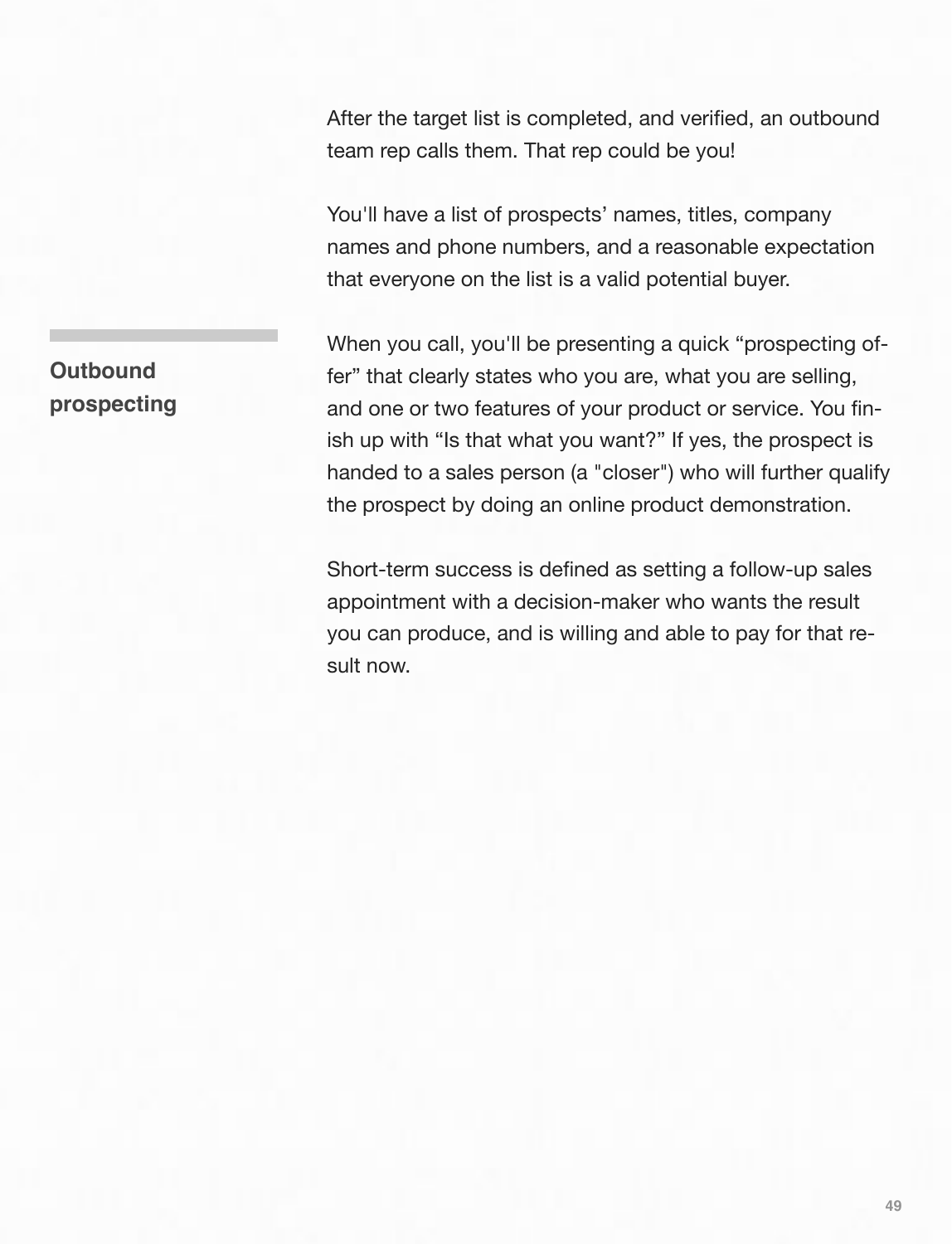Marketing is doing its job when leads pour in via calls to your 1-800 number or completed forms on your website, seeking additional information.

As in outbound prospecting, the objective now is to get the highest quality leads to the sales team. So, before sending them over to the sales team for follow-up, you'll call the lead and ask if they are willing to hear a sales presentation.

#### **Inbound prospecting**

You'll use the CRM contact database to record what's on the mind of the lead so the sales rep knows what to email them or talk to them about during a conversation.